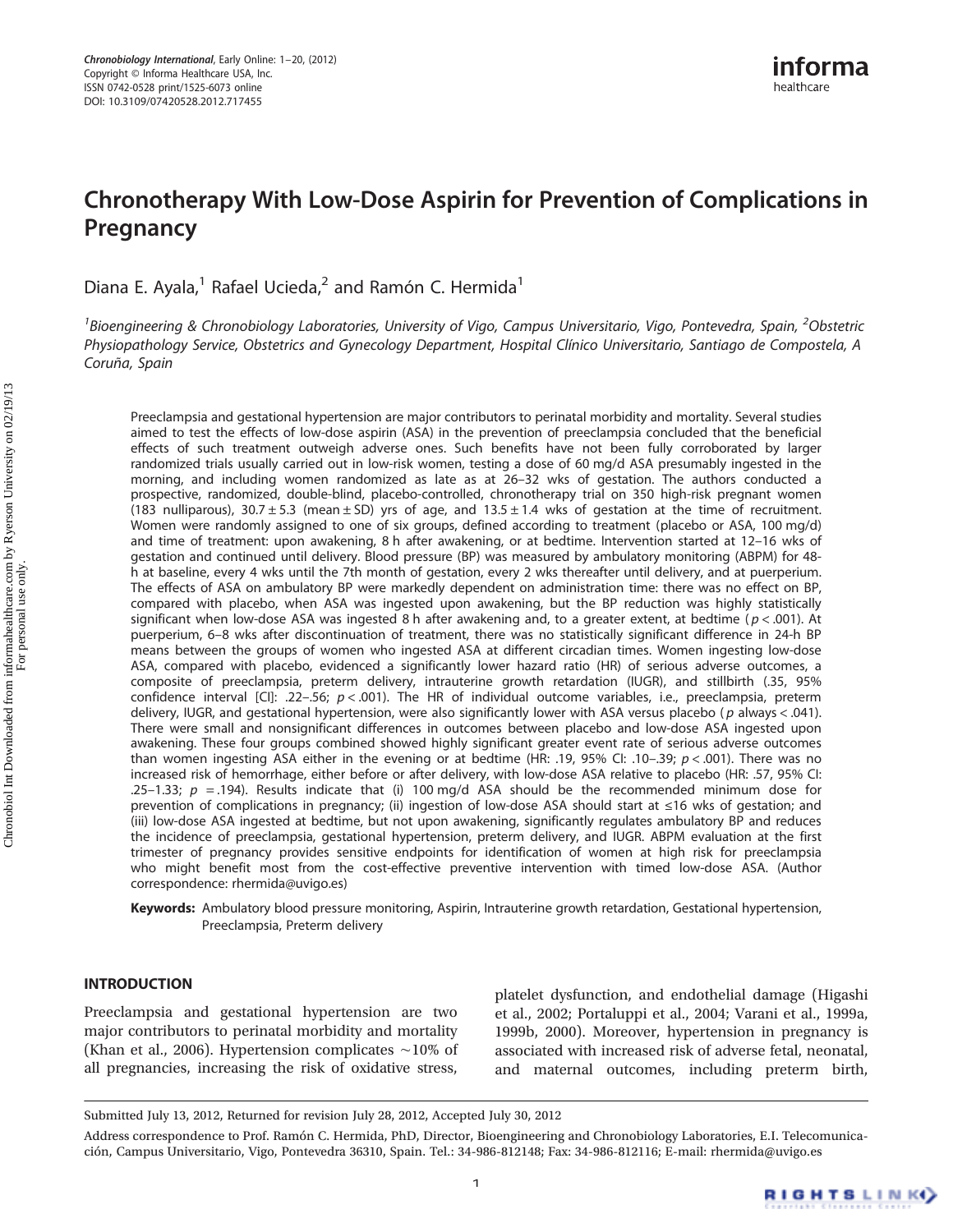intrauterine growth retardation (IUGR), perinatal death, acute renal or hepatic failure, antepartum hemorrhage, postpartum hemorrhage, and maternal death (Duley, 2009; Roberts et al., 2011; Steegers et al., 2010). Hypertensive complications in pregnancy range from hypertension alone (gestational nonproteinuric hypertension) through proteinuria and multiorgan dysfunction (preeclampsia) to seizures (eclampsia) (Brown et al., 2001). Reported population rates of gestational hypertension vary substantially, ranging from 4% to 10%, including preeclampsia rates of 2% to 5% (Hernández-Díaz et al., 2009; Klemmensen et al., 2007; Lawler et al., 2007; Roberts et al., 2005; Ros et al., 1998; Walker et al., 2009; Wallis et al., 2008), although these values might well underestimate the real prevalence of hypertension in pregnancy (Ayala & Hermida, 2012; Hermida & Ayala, 2002, 2004; Hermida et al., 1998, 2003b, 2004c). At least part of this variation is likely due to under-ascertainment and/or misclassification of gestational hypertension and preeclampsia (Ayala & Hermida, 2012; Hermida & Ayala, 2002; Hermida et al., 1998, 2003b, 2004c; Roberts et al., 2008). Although preeclampsia is among the most severe complications of pregnancy, any form of hypertension during gestation is associated with increased risk of adverse maternal and fetal outcomes (Buchbinder et al., 2002; Roberts et al., 2005). It also appears that history of either gestational hypertension or preeclampsia in a prior pregnancy places the pregnant woman and her offspring at high risk for future, typically within 7 to 12 yrs, development of hypertension (Marín et al., 2000; Svensson et al., 1983).

Many of the physiologic changes of preeclampsia are essentially a reversal of those that accompany a healthy pregnancy, i.e., absence of plasma volume increase, blood pressure (BP) elevation, peripheral vascular resistance increase, and aldosterone insufficiency (Dekker & Sibai, 1993). Although the exact cause of preeclampsia remains unclear, several mechanisms have been suggested, including enhanced sensitivity to vasopressors, abnormal maternal immunologic reaction, and imbalance in the production of vasoactive prostaglandins (thromboxane  $A_2$  and prostacyclin), resulting in vasoconstriction of small arteries, platelet activation, and uteroplacental insufficiency (Dekker & Sibai, 1993; Friedman, 1988; Page, 2002; Redman & Sargent, 2003; Sibai et al., 2003; Walsh, 1985). Disordered trophoblast invasion of the maternal spiral arteries in early pregnancy is known to lead to underperfusion of the placenta and, ultimately, placental ischemia and infarction (Redman & Sargent, 2005). The resultant placental damage apparently leads to activation of platelets and the clotting system (Janes et al., 1995; Redman et al., 1978) and to the mentioned imbalance between the vasodilator prostacyclin and thromboxane  $A_2$ , a vasoconstrictor and stimulant of platelet aggregation (Bussolino et al., 1980; Friedman, 1988; Masotti et al., 1979; Walsh, 1985).

Acetylsalicylic acid (aspirin, ASA) is a nonsteroidal anti-inflammatory drug (NSAID) with demonstrated

inhibitory effects on cyclooxygenases (COX), involved in arachidonic acid metabolism and prostaglandin production (Patrono et al., 1985). Previous studies have demonstrated that ASA is a potent antioxidative agent that markedly reduces vascular production of superoxide in normotensive and hypertensive rats (Wu et al., 2002). In addition, ASA was found to prevent angiotensin II–induced hypertension and cardiovascular hypertrophy in rats, mainly through its antioxidative properties in preventing the generation of superoxide (Wu et al., 2004). Moreover, recent results have demonstrated that ASA induces nitric oxide release from vascular endothelium (Grosser & Schroder, 2003; Tauber et al., 2004). This effect appears to be due to a direct acetylation of the endothelial nitric oxide synthase protein. Many studies have demonstrated low-dose ASA (75–150 mg/ d) provides marked benefits in the secondary prevention of cardiovascular events (Antiplatelet Trialists' Collaboration, 1994; Antithrombotic Trialists' Collaboration, 2002; Fuster et al., 1993; Hayden et al., 2002; Manson et al., 1991; Willard et al., 1992), although the potential direct effects of ASA on cardiovascular function remain uncertain. Since thromboxane  $A_2$  and prostacyclin are derived from arachidonic acid through the action of cyclooxygenase, low-dose ASA (81 mg/d; by acetylation of this enzyme) selectively inhibits the synthesis of platelet thromboxane  $A_2$  without affecting the production of endothelium-derived prostacyclin (Walsh, 1985). A higher dose of ASA (325 mg/d), however, significantly reduces prostacyclin levels (Walsh, 1985; Walsh et al., 1992). This selective inhibition has been hypothesized to be the pharmacological basis for the potential beneficial effects of ASA in preventing gestational hypertension and preeclampsia (Beaufils et al., 1985).

Several studies aimed to test the effects of low-dose ASA in the prevention of preeclampsia concluded that the beneficial effects of such treatment outweigh adverse ones (Imperiale & Petrulis, 1991). These controlled trials were usually conducted in small groups of pregnant women selected according to several criteria for establishing high risk of preeclampsia. The benefits shown by these small trials in the prevention of preeclampsia have not been corroborated by larger randomized controlled trials usually carried out in the general obstetric population, testing a dose of 60 mg/d ASA presumably prescribed to be ingested in the morning, and including women randomized in the study as late as at 26–32 wks of gestation (CLASP, 1994; ECPPA, 1996; Golding, 1998; Italian Study of Aspirin in Pregnancy, 1993; Rotchell, 1998; Sibai et al., 1993). These studies concluded that the use of low-dose ASA during pregnancy was safe for the fetus, the newborn, and the mother, but the results did not support the routine prophylactic use of ASA for prevention of preeclampsia. Although participants in these relatively large trials were thought to be at increased risk for preeclampsia, this condition developed in <10% of the women investigated, thus suggesting that the trials indeed included

Chronobiology International<br> **RIGHTSLINK4** 

For personal use only.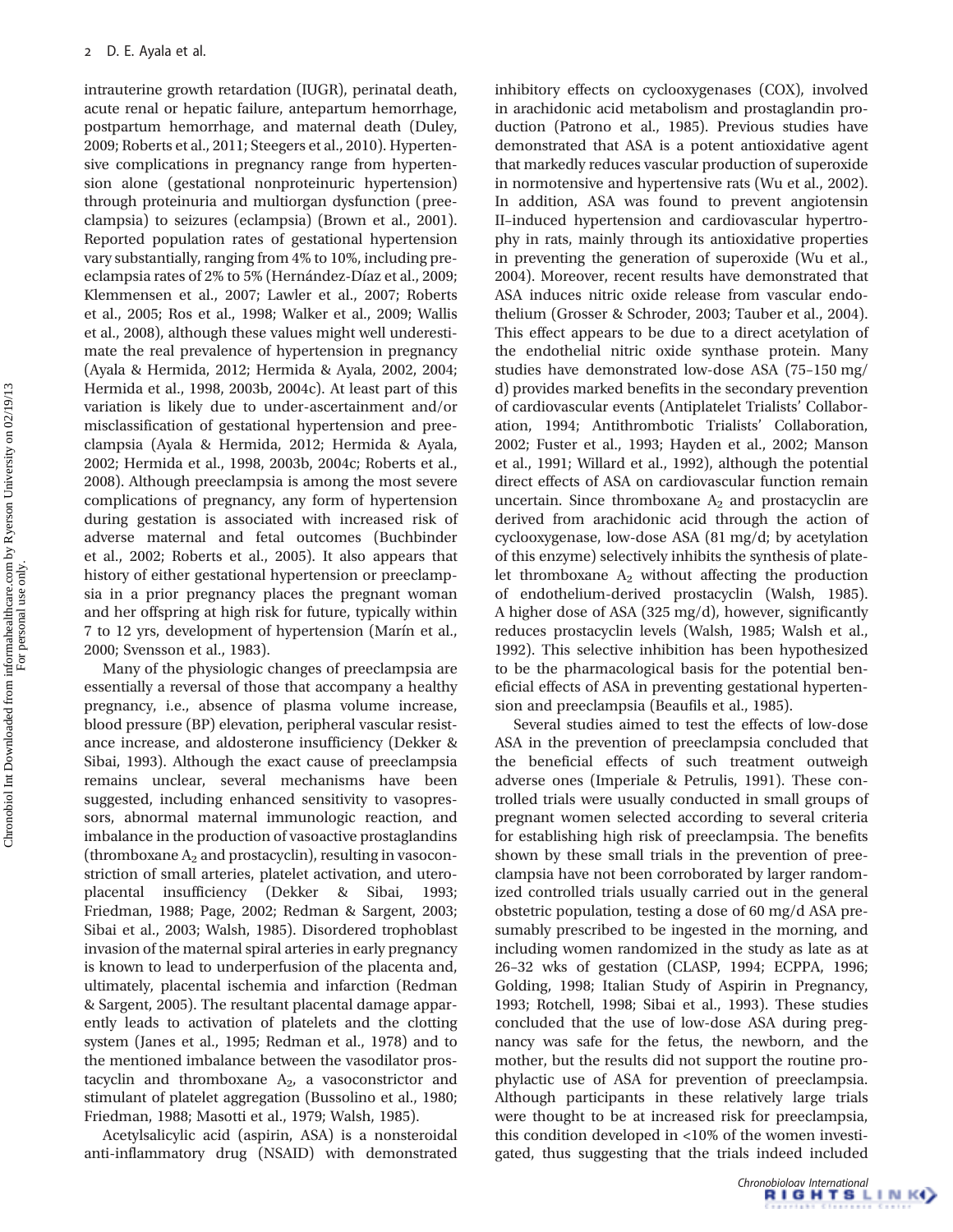too many women at low risk. Another study involving only high-risk women concluded that, despite the absence of adverse effects, 60 mg/d ASA compared with placebo did not significantly reduce the incidence of preeclampsia in women with pregestational insulin-treated diabetes mellitus, chronic hypertension, multifetal gestations, or a history of preeclampsia (Caritis et al., 1998).

Some relevant issues, not yet properly and fully addressed, still leave unresolved whether or not lowdose ASA is useful for prophylactic intervention in pregnancy (Askie et al., 2007; Barth, 1998; Bujold et al., 2009, 2010, 2011; Hermida et al., 1997a, 1999, 2003c; Roberge et al., 2012a, 2012b; Ruano et al., 2005; Trivedi, 2011):

(i) Could a dose >60 mg/d ASA be beneficial? The effects of ASA on the selective inhibition of thromboxane and prostacyclin in women at risk for preeclampsia are markedly dose dependent (Walsh et al., 1992). It has been documented that doses of 50–60 mg/d ASA commonly tested in multicenter clinical trials with negative results in the prevention of preeclampsia are effective in inhibiting platelet thromboxane but insufficient to inhibit placental thromboxane (Walsh & Wang, 1998). Results from a meta-analysis on the potential benefits of low-dose ASA for prevention of IUGR indicated that the preventive effect was greater at higher doses (100– 150 mg/d ASA) as compared with inefficient lower doses (50–80 mg/d ASA) (Leitich et al., 1997). Moreover, a dose-dependent effect of ASA on BP has also been documented in clinically healthy volunteers (Hermida et al., 1997b). A low-dose of 100 mg/d, compared with placebo, significantly reduced ambulatory systolic (SBP) and diastolic BP (DBP) when ingested 8 h after awakening or at bedtime, but not when ingested upon awakening. A higher dose of 500 mg/d ASA, however, increased BP, even when administered at bedtime (Hermida et al., 1997b). Although the highest dose of 500 mg/d ASA tested in this study cannot be recommended in pregnancy, no prospective controlled trial has yet studied if there is a dose-dependent effect in the prevention of preeclampsia with ASA at doses between, e.g., 60 to 150 mg/d. Results from a recent meta-analysis of individual patient data from 32 217 women recruited in 31 randomized trials on prevention of preeclampsia indicated that there is no evidence that using >75 mg/d ASA had more or less effect than a lower dose (Askie et al., 2007), although the author failed to test a higher threshold dose, e.g., 100 mg/d, previously shown to be effective in another meta-analysis (Leitich et al., 1997).

(ii) Could gestation age for commencing the use of ASA be relevant? The large trials with negative findings mentioned above included women with gestational age at entry up to 26 or even 32 wks of gestation, too late for any prophylactic intervention in pregnancy (Ayala & Hermida, 2012; Ayala et al., 1997a, 1997b; Hermida & Ayala, 1997, 2001, 2005a; Hermida et al., 2000a, 2001a, 2003b, 2003d, 2004a, 2004c). A retrospective study on women who ingested 100 mg/d ASA concluded that success (no preeclampsia) was associated with use of ASA starting at <17 wks of gestation (Dumont et al., 1999). A meta-analysis on data from >13 000 pregnant women documented a statistically significant reduction in the incidence of IUGR and perinatal mortality among women randomized to ASA treatment before compared with those randomized after the 17th wk of gestation (Leitich et al., 1997). Similar conclusions were obtained in other, although not all, more recent meta-analyses (Askie et al., 2007; Bujold et al., 2009, 2010; Roberge et al., 2012a, 2012b; Ruano et al., 2005). Moreover, with the use of ambulatory BP monitoring (ABPM), differing predictable BP patterns throughout gestation have been identified for clinically healthy and hypertensive pregnant women. In normotensive pregnancies, BP steadily decreases up to the middle of gestation and then increases up to the day of delivery, with final BP values similar to those found early in pregnancy in the same women; the predictable BP variability during pregnancy in normotensive women entails an average increase of 7% in SBP and 9% in DBP between the middle of gestation and delivery. In contrast, women who develop gestational hypertension or preeclampsia show stable BP during the first half of pregnancy and a continuous linear BP increase thereafter until delivery (Ayala & Hermida, 2012; Ayala et al., 1997b; Hermida et al., 2001a). Furthermore, a highly predictable 24-h BP variability characterizes clinically healthy pregnant women as well as women who develop gestational hypertension or preeclampsia (Ayala & Hermida, 2001, 2012; Ayala et al., 1997a; Benedetto et al., 1996; Hermida & Ayala, 2005b; Hermida et al., 2000a, 2003b, 2003d, 2004a, 2004b; Miyamoto et al., 1998). As early as in the first trimester of pregnancy, statistically significant increased 24-h SBP/DBP means by 12/7 mm Hg characterize women complicated with gestational hypertension or preeclampsia compared with women with uncomplicated pregnancies (Ayala & Hermida, 2012; Ayala et al., 1997a; Hermida et al., 2000a, 2003b, 2003d). These collective findings suggest that any potential beneficial effect from the prophylactic use of ASA in pregnancy should be studied by including only women who start using ASA very early in pregnancy, i.e., not later than 16 wks of gestation.

(iii) Could the time of day of ASA administration be relevant? Previous clinical trials documented effects of ASA upon lipoperoxides, α- and β-adrenergic receptors, and BP in clinically healthy subjects that are dependent on ASA circadian administration time (Cornélissen et al., 1991). Kanzik et al. (1992) showed that ASA produces a >30% inhibition of angiotensin II only when ingested at bedtime, in association with the documented administration-time-dependent effects of ASA on plasma renin activity (Wang et al., 1999). Moreover, Snoep et al. (2009) found that low-dose ASA (100 mg/d) when ingested at bedtime, as compared with upon awakening, significantly diminished not only the 24-h level of plasma renin activity but also the excretion in 24-h urine samples of cortisol, dopamine, and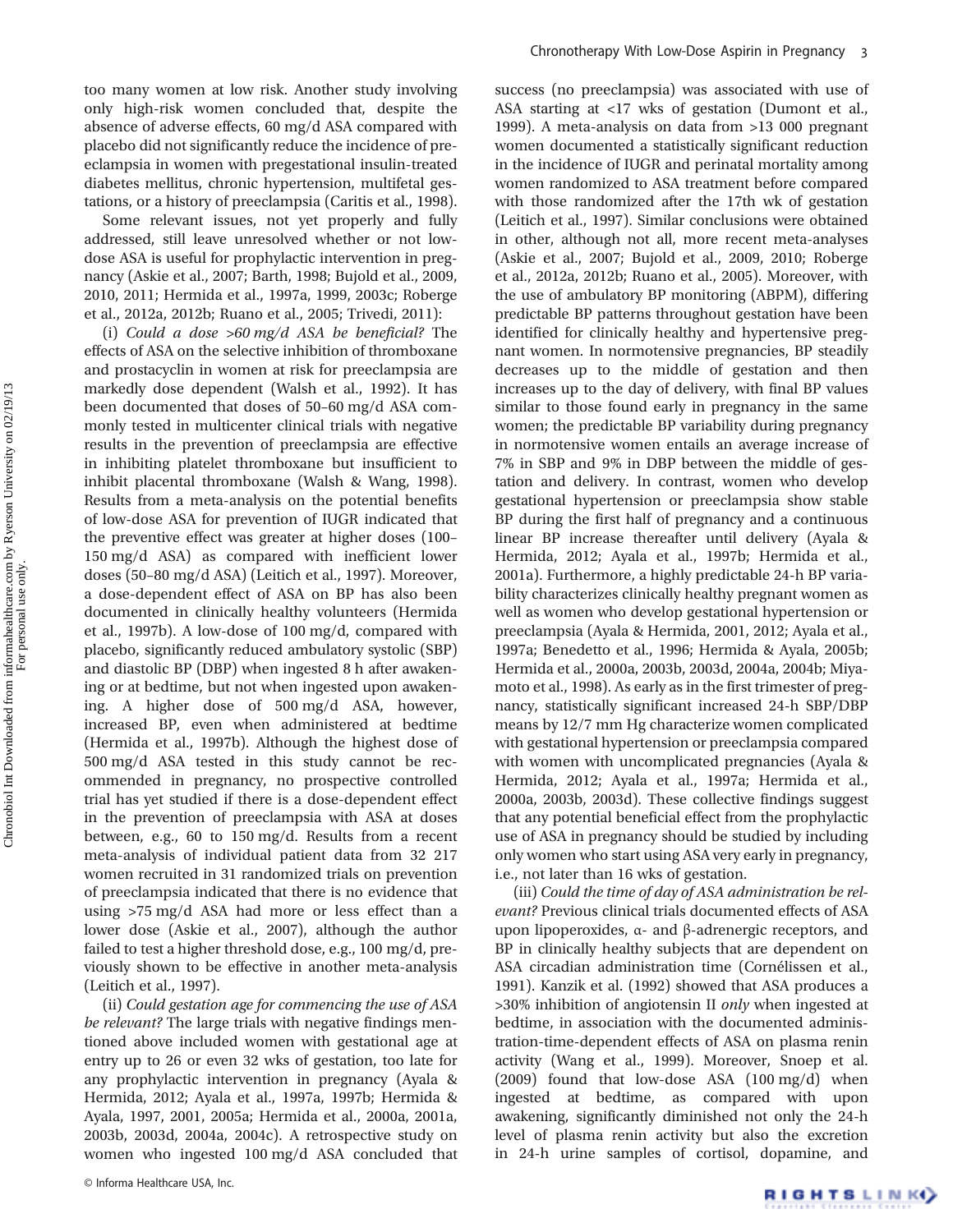norepinephrine. These authors concluded that the decreased activity of these pressor systems constitutes a biologically plausible explanation for the findings that ASA ingested at bedtime reduces BP, whereas ASA ingested in the morning does not. In fact, an administration-time-dependent influence of low-dose ASA (100 mg/d) on ambulatory BP was demonstrated in randomized prospective trials on normotensive subjects (Hermida et al., 1997b), individuals with prehypertension (Hermida et al., 2009b), and patients with untreated mild hypertension (Ayala & Hermida, 2010; Hermida et al., 2003a, 2005a, 2005b). The findings of these studies are consistent; BP-lowering effect is achieved by low-dose ASA when ingested at bedtime, but not upon awakening. Moreover, results from previous double-blind, randomized, controlled clinical trials on the influence of lowdose ASA on ambulatory BP in pregnant women indicated a highly statistically significant ( $p < .001$ ) administrationtime-dependent effect on BP from ASA (Hermida et al., 1997a, 1999). There was no effect of ASA compared with placebo on BP when both were ingested upon awakening, but the BP reduction was highly statistically significant when ASA was ingested 8 h after awakening and, to a greater extent, when ingested at bedtime (Hermida et al., 1997a, 1999). No other clinical trial, among the many summarized in the meta-analyses mentioned above on the effects of ASA in pregnant women, ever reported if time of ingestion of the medication was controlled and, if so, at what time of the day ASA was ingested by the investigated pregnant women.

In keeping with the contradictory results on the effects of ASA in pregnant women depending on the dose and gestational age at recruitment, the ASEM (ASpirina en EMbarazo, i.e., Aspirin in Pregnancy) study was specifically designed as a prospective, randomized, doubleblind, chronotherapy trial to investigate whether bedtime treatment with low-dose ASA (100 mg/d, a dose assumingly affecting both maternal and placental thromboxane; Walsh & Wang, 1998) exerts significantly better BP control during gestation and reduction of the risk of preeclampsia, IUGR, and preterm delivery than ASA upon awakening or placebo in high-risk pregnant women who entered the study protocol at ≤16 wks of gestation. We here extend previous findings (Hermida et al., 2003c) to report the administration-time-dependent effects of low-dose ASA in ambulatory BP and pregnancy outcome on women enrolled in the ASEM trial who were systematically studied by 48-h ABPM from the first obstetric consultation at the hospital until delivery, which marked the termination of treatment with either ASA or placebo, as well as at puerperium, i.e., 6–8 wks after delivery.

# **METHODS**

#### Inclusion and Exclusion Criteria

The sample represents a population of Spanish pregnant women with higher risk for gestational hypertension or

preeclampsia than the general obstetric population and who were thus receiving medical care and follow-up at the Obstetric Physiopathology Service (high-risk unit) of the hospital. Reasons for receiving medical care at this unit include familial or personal history of either gestational hypertension or preeclampsia; chronic hypertension; cardiovascular, endocrine, bleeding, or metabolic disease; personal history of spontaneous abortion; multiple pregnancy; obesity; and adolescent or middleaged nulliparous pregnancy (<18 or >35 yrs). The relative risk of gestational hypertension and preeclampsia in this unit is ∼3.5-fold higher than in the general obstetric population in our setting (Hermida & Ayala, 2002; Hermida et al., 1998, 2003b, 2003d, 2004c). Additional inclusion criteria for this trial were gestational age ≤16 wks at randomization and maternal age ≥18 yrs. Exclusion criteria were multiple pregnancy, chronic hypertension or any other condition requiring the use of BP-lowering medication, cardiovascular disorders (unstable angina pectoris, heart failure, life-threatening arrhythmia, atrial fibrillation, kidney failure, and grade III–IV retinopathy), chronic liver disease, any disease requiring the use of anti-inflammatory medication, diabetes or any other endocrine disease such as hyperthyroidism, history of drug/alcohol abuse, night/ shiftwork employment, acquired immunodeficiency syndrome (AIDS), intolerance to ABPM, and inability to communicate and comply with all of the study requirements. This prospective single-center study was approved by the Spanish Health Minister and the state Ethics Committee of Clinical Research, and respected the criteria set forth for ethical medical research as outlined in the Helsinki Declaration and instructions to authors for the journal (Portaluppi et al., 2010). All participants gave written informed consent.

## Participants and Diagnostic Criteria

Respecting the inclusion/exclusion criteria for this clinical trial, we recruited 350 high-risk pregnant women (183 nulliparous),  $30.7 \pm 5.3$  (mean  $\pm$  SD) yrs of age, and  $13.5 \pm 1.4$  wks gestation at the time of inclusion. All participants were adhering to a routine of daytime activity and nighttime sleep. Gestational hypertension was defined as a hyperbaric index (HBI)—total area of BP excess summed over the 24-h period above the upper limit of the time-varying tolerance interval calculated as a function of gestational age (Hermida et al., 2001b) consistently above the threshold for diagnosis of hypertension in pregnancy (Ayala & Hermida, 2012; Hermida & Ayala, 2002; Hermida et al., 1998, 2003b, 2004c) after the 20th wk of gestation. Preeclampsia was defined as gestational hypertension (following the criteria given above) and proteinuria, ≥300 mg/24-h urine, diagnosed after the 20th wk of gestation in a previously normotensive woman. Preterm delivery was defined as delivery at <37 wks of gestation. Gestational age and fetal growth for diagnosis of IUGR and preterm delivery were determined by monthly echography assessments in all

```
Chronobiology International<br>
RIGHTSLINK4
```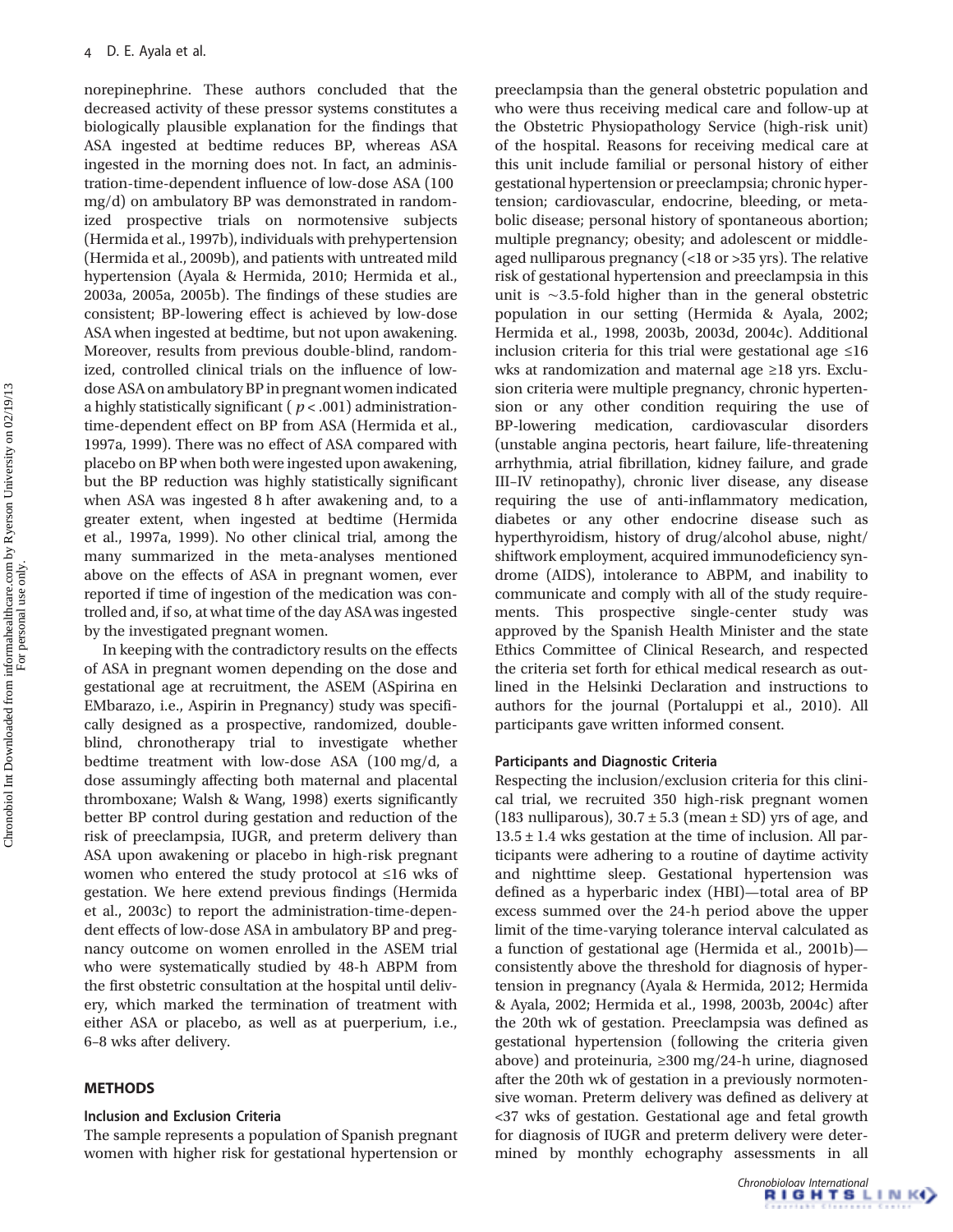participants. Body mass index (BMI) was calculated as weight (in kg)/height<sup>2</sup> (in m<sup>2</sup>).

#### Study Design

This was a prospective, randomized, double-blind, placebo-controlled clinical trial. Participants were randomly assigned at the time of their first visit to the hospital to one of six groups, defined according to treatment (placebo or ASA, 100 mg/d; Table 1) and to the timing of daily administration of ASA or placebo: upon awakening (Time 1), 8 h after awakening (Time 2), or at bedtime (Time 3). Placebo (microcrystalline cellulose, corn starch, saccharin, and citric acid [included to simulate the flavor of ASA]) and ASA (100 mg uncoated tablets) were prepared in identical presentation and provided monthly to the participants in a box containing 3 blister packs, each with 10 tablets. The boxes, grouped in packs of 7 (to cover medication for the duration of pregnancy) and labeled with the randomization number, were assigned to each woman at the time of recruitment. Randomization of boxes containing either ASA or placebo followed an allocation table constructed by a computerized random-number generator. Treatment of each box (placebo or ASA) was enclosed in serially numbered, opaque, sealed envelopes. Concealed assignment of participants to the six treatment-time regimens was done according to the order of recruitment. Envelopes were open only after conclusion of the trial for every participant. Oral ingestion of ASA or placebo started at 12 to 16 wks of gestation and continued until the day of delivery. The dose of 100 mg/d used in this trial corresponds with the lower ASA dose commercially available in Spain. Adherence to the time-of-day (awakening, 8h after awakening, or bedtime) treatment schedule and prescribed medication (ASA or placebo) was enforced at each follow-up visit. Compliance was measured on the basis of tablet count at the time of each visit to the hospital. Just before commencing each 48-h ABPM session (see below), the same midwife nurse, to avoid examiner bias, obtained 3 to 6 consecutive clinic BP measurements after the woman had rested in a seated position for ≥10 min. Proper cuff size was determined by measurement of upper arm circumference at each study visit.

### ABPM Assessment

At inclusion, as well as at each scheduled visit for ABPM during follow-up, the SBP and DBP of each pregnant woman were automatically measured every 20 min between 07:00 and 23:00 h and every 30 min during the night for 48 consecutive hours with a properly calibrated and validated SpaceLabs 90207 device (SpaceLabs, Issaquah, WA, USA) (Shennan et al., 1993). ABPM was performed at the time of recruitment, always at ≤16 wks of gestation, and then scheduled every 4 wks until the 7th month of gestation and every 2 wks thereafter until delivery. ABPM was also performed at puerperium, i.e., 6–8 wks after delivery. A 48-h, instead of the most common 24-h, monitoring was chosen to improve the

|                                                                                                                                                                                                                                                                                                                                                                                    |                 |                    | Placebo         |                 |                 | ASA              |                 |                 |                           |
|------------------------------------------------------------------------------------------------------------------------------------------------------------------------------------------------------------------------------------------------------------------------------------------------------------------------------------------------------------------------------------|-----------------|--------------------|-----------------|-----------------|-----------------|------------------|-----------------|-----------------|---------------------------|
| Variable                                                                                                                                                                                                                                                                                                                                                                           | Time            | Time 2             | Time 3          | ₹               | Time 1          | Time 2           | Time 3          | 긥               | p between placebo and ASA |
| Women, n                                                                                                                                                                                                                                                                                                                                                                           | 59              | 57                 | 58              | 174             | 58              | 59               | 59              | 176             |                           |
| Gestational age at randomization, wks                                                                                                                                                                                                                                                                                                                                              | $13.6 \pm 1.6$  | $13.6 \pm 1.4$     | $13.6 \pm 1.4$  | $13.6 \pm 1.5$  | $13.6 \pm 1.4$  | $13.4 \pm 1.5$   | $13.4 \pm 1.4$  | $13.5 \pm 1.4$  |                           |
| Age, y                                                                                                                                                                                                                                                                                                                                                                             | $31.5 \pm 5.8$  | $32.0 \pm 4.5$     | $30.0 \pm 5.2$  | $31.1 \pm 5.2$  | $31.0 \pm 5.8$  | $30.4 \pm 5.3$   | $29.7 \pm 4.8$  | $30.3 \pm 5.3$  | 175                       |
| Weight, kg                                                                                                                                                                                                                                                                                                                                                                         | $65.7 \pm 11.1$ | $67.3 \pm 12.0$    | $68.6 \pm 13.9$ | $67.2 \pm 12.4$ | $68.1 \pm 12.6$ | $66.9 \pm 15.4$  | $67.0 \pm 12.8$ | $67.3 \pm 13.6$ | 944                       |
| Height, cm                                                                                                                                                                                                                                                                                                                                                                         | $162.5 \pm 5.2$ | $162.6 \pm 5.6$    | $161.3 \pm 6.7$ | $162.1 \pm 5.9$ | $162.4 \pm 6.2$ | $163.2 \pm 6.5$  | $162.1 \pm 6.2$ | $162.6 \pm 6.3$ | 499                       |
| $\rm BMI,\, \rm kg/m^2$                                                                                                                                                                                                                                                                                                                                                            | $24.8 \pm 3.9$  | $25.5 \pm 4.3$     | $26.3 \pm 4.4$  | $25.5 \pm 4.2$  | $25.8 \pm 3.9$  | $24.9 \pm 4.6$   | $25.4 \pm 4.3$  | $25.4 \pm 4.3$  | 714                       |
| Nulliparous, %                                                                                                                                                                                                                                                                                                                                                                     | 59.3            | 52.6               | 53.4            | 55.1            | 41.4            | 59.3             | 47.5            | 49.4            | .282                      |
| Previous abortion, %                                                                                                                                                                                                                                                                                                                                                               | 32.2            | 28.1               | 25.9            | 30.5            | 29.3            | 32.2             | 32.2            | 31.3            | 873                       |
| Age at menarche, $\nabla$                                                                                                                                                                                                                                                                                                                                                          | $12.9 \pm 1.5$  | $12.9 \pm 1.6$     | $12.5 \pm 1.1$  | $12.7 \pm 1.4$  | $12.7 \pm 1.4$  | $12.9 \pm 1.5$   | $12.6 \pm 1.3$  | $12.7 \pm 1.4$  | 917                       |
| Clinic SBP, mm Hg                                                                                                                                                                                                                                                                                                                                                                  | $120.5 \pm 9.7$ | $119.2 \pm 9.2$    | $120.2 \pm 9.8$ | $120.0 \pm 9.6$ | $121.4 \pm 8.8$ | $122.5 \pm 10.1$ | $121.8 \pm 9.8$ | $121.9 \pm 9.5$ | <b>130</b>                |
| Clinic DBP, mm Hg                                                                                                                                                                                                                                                                                                                                                                  | $66.6 \pm 8.7$  | $66.6 \pm 7.2$     | $67.1 \pm 9.0$  | $66.8 \pm 8.3$  | $67.7 \pm 8.4$  | $68.5 \pm 8.5$   | $67.7 \pm 8.1$  | $68.0 \pm 8.3$  | .182                      |
| Clinic PP, mm Hg                                                                                                                                                                                                                                                                                                                                                                   | $53.9 \pm 8.0$  | $52.6 \pm 6.4$     | $53.1 \pm 7.7$  | $53.2 \pm 7.4$  | $53.7 \pm 6.7$  | $54.0 \pm 8.2$   | $54.1 \pm 7.4$  | $53.9 \pm 7.4$  | 372                       |
| 48-h SBP mean, mm Hg                                                                                                                                                                                                                                                                                                                                                               | $10.5 \pm 6.7$  | $11.8 \pm 7.9$     | $109.9 \pm 8.5$ | $10.7 \pm 7.7$  | $108.1 \pm 8.6$ | $113.5 \pm 9.9$  | $13.4 \pm 8.6$  | $11.8 \pm 9.3$  | .251                      |
| 48-h DBP mean, mm Hg                                                                                                                                                                                                                                                                                                                                                               | $64.5 \pm 4.9$  | $66.3 \pm 5.4$     | $64.9 \pm 6.5$  | $65.2 \pm 5.6$  | $63.4 \pm 6.0$  | $66.8 \pm 6.8$   | $67.4 \pm 6.1$  | $66.0 \pm 6.5$  | 268                       |
| 48-h PP mean, mm Hg                                                                                                                                                                                                                                                                                                                                                                | $46.0 \pm 3.8$  | 0<br>$45.5 \pm 4.$ | $45.0 \pm 3.0$  | $45.5 \pm 3.6$  | 44.7 ± 4.7      | $46.7 \pm 4.6$   | $46.0 \pm 4.3$  | $45.8 \pm 4.6$  | 402                       |
| Values are shown as mean ± SD. Clinic BP corresponds to the average of 3 to 6 measurements obtained by a midwife nurse for each woman at the time of their visit to the hospital at the time of<br>randomization Baseline 48-h BP means were determined by ABPM at randomization before treatment streed Time in Women randomized to ingest aspirit or placeho upon awakening Time |                 |                    |                 |                 |                 |                  |                 |                 |                           |

TABLE 1. Baseline characteristics of women investigated according to randomization group

TABLE 1. Baseline characteristics of women investigated according to randomization group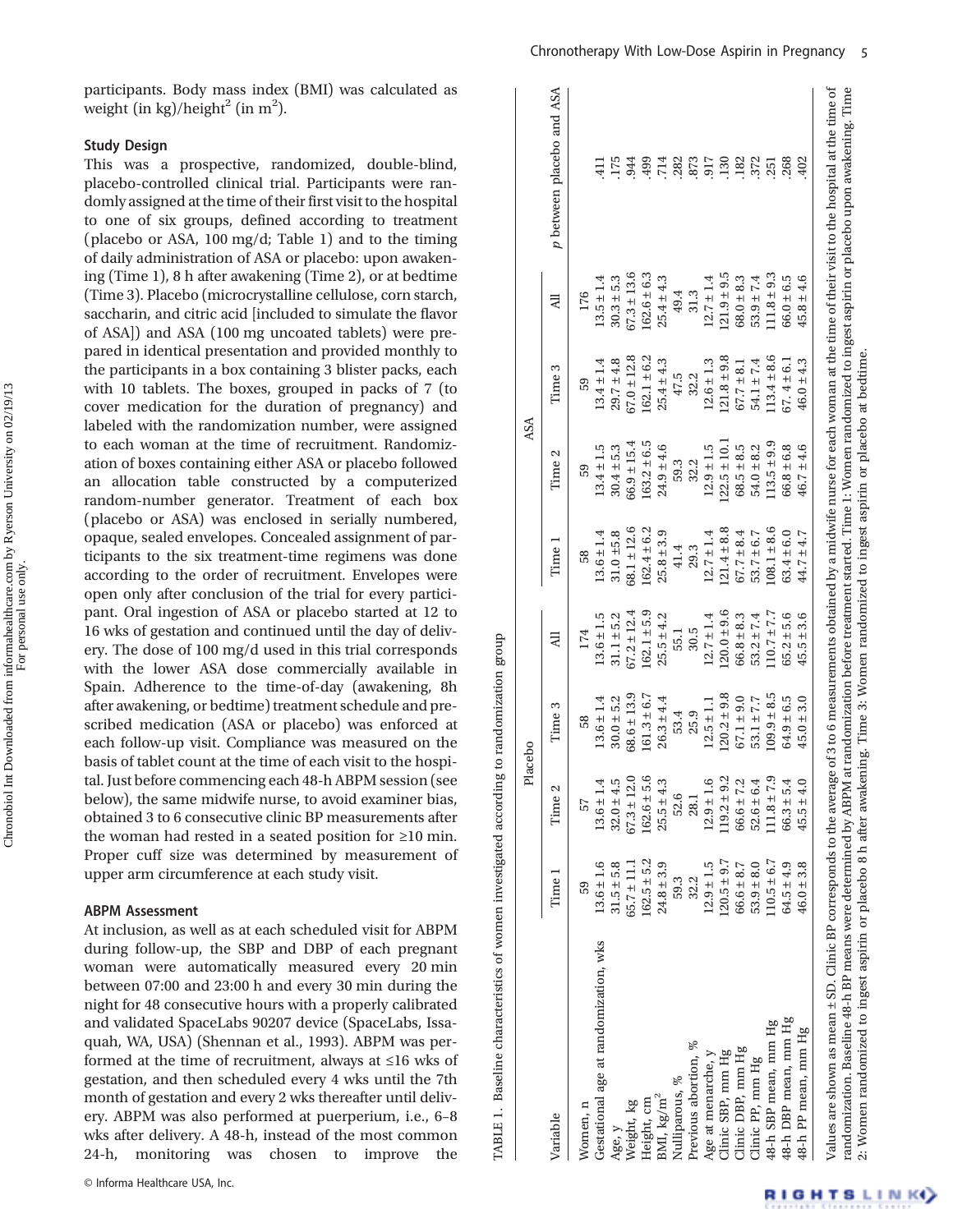reproducibility of results, as accuracy in the calculation of ABPM characteristics (including mean BP values and the HBI) depends markedly on duration of ABPM (Hermida & Ayala, 2003; Hermida et al., 2002b, 2007b, 2012c). No woman was hospitalized during monitoring. Women were instructed to adhere to their usual activities with minimal restrictions but to keep a similar activity-rest schedule and avoid daytime napping during the two consecutive days of ABPM. They were advised to avoid use of medications other than the assigned aspirin or placebo for the duration of the trial. Participants kept a diary listing the time of retiring to bed at night, awakening in the morning, consumption of meals, participation in exercise, and episodes of atypical physical activity, mood/emotional states, and other events that might affect BP. This individualized information was utilized to edit the ABPM data and to determine the commencement and termination of daytime activity and nighttime sleep spans of each woman. BP series were considered invalid for analysis if ≥30% of the scheduled BP measurements were missing, if data were lacking for >2 consecutive hourly means, if data were obtained while women had an irregular rest-activity schedule during the 2 days of monitoring, or if the nighttime sleep period was  $<6$ or >12 h during ABPM. If invalid according to these criteria, participants were requested to repeat ABPM within the same week. The total number of valid 48-h ABPM profiles provided by the 350 women under investigation fulfilling all mentioned requirements set a priori was 2538.

The BP cuff was worn on the nondominant arm with proper cuff size determined by upper arm circumference measurement at each study visit. ABPM devices were always set to the so-called "blind function," never displaying the actual BP readings after measurement. To ensure proper BP measurement throughout the entire 48 h, we used nickel metal hydride rechargeable batteries. Since these batteries have little memory effect, they can be recharged many times to their maximum capacity, thereby enabling the ABPM device to operate for many consecutive days (Ayala et al., 2012b; Hermida et al., 2004e).

All ABPM profiles obtained during the course of the study were analyzed by comparison with circadian (with reference to the rest-activity cycle) time–specified tolerance intervals of SBP and DBP previously constructed for each trimester of gestation on databases derived from previous assessments of Spanish normotensive pregnant women who also had been evaluated by 48-h ABPM (Hermida et al., 2001b). This procedure, as previously described (Hermida, 1999; Hermida & Fernández, 1996; Hermida et al., 1996, 1997c, 1998, 2000b, 2002d, 2003b, 2004c), enabled calculation of the HBI, as defined above, and also the hypobaric index, i.e., area of BP deficit below the lower limit of the timeof-day-specified tolerance intervals, of each 48-h ABPM profile. The HBI has been shown to be more reproducible than BP mean values in the diagnosis of both essential hypertension (Hermida et al., 2000b, 2002d) and hypertension in pregnancy (Ayala & Hermida, 2012; Hermida & Ayala, 2002; Hermida et al., 1998, 2003b, 2004c). Moreover, use of a lower reference threshold averts hypotension (Hermida et al., 2002d).

## Statistical Methods

The minimum sample size for this trial, 55 women for each of the 6 treatment-time groups, was calculated to show as statistically significant at the two-sided α level of 5% and with a power of 95% a BP difference between ASA and placebo ≥4 mm Hg in the 24-h BP mean at the time of delivery, according to the estimation of interindividual variability provided by previous studies (Hermida et al., 1997a, 1999).

Each individual's clock-hour BP values were first referenced to hours after awakening from nighttime sleep, based on information obtained from each woman's diary. This transformation avoided introduction of bias due to differences among participants in their sleepactivity routine (Hermida et al., 2002c). ABPM profiles were edited according to conventional criteria to correct for measurement errors and outliers; SBP readings >250 or <70 mm Hg, DBP >150 or <40 mm Hg, and pulse pressure (difference between SBP and DBP) >150 or <20 mm Hg were automatically eliminated.

The circadian rhythm of SBP and DBP for every single ABPM profile was objectively assessed by individual multiple-component analysis (Bingham et al., 1982; Fernández & Hermida, 1998; Fernández et al., 2003), a method applicable to nonsinusoidal shaped longitudinal timeseries data, i.e., time series of data collected from a single subject, consisting of values distributed at equal or unequal intervals. The method produces estimates of the 24-h rhythm–adjusted time-series mean or MESOR (midline estimating statistic of rhythm, i.e., average value of the rhythmic function fitted to the data), as well as the amplitude (one-half the extent of the temporal variability explainable by rhythmicity) and acrophase (crest time expressed as a lag in time from a designated reference, here the time of awakening from nocturnal sleep) for every fitted component of given period (here 24 and 12 h for SBP and DBP, as currently recommended; Hermida et al., 2002a, 2003d). Since the BP data were obtained at an unequidistant sampling rate, the MESOR provides a better estimation of the true 24-h BP mean than the arithmetic average of all BP values, usually overestimating the true mean due to the denser sampling during the daytime activity compared with nighttime sleep span.

The estimates of 24-h MESOR obtained for all individual ABPM profiles of each pregnant woman were expressed as percentage of the MESOR obtained for that woman at baseline, i.e., the ABPM profile at randomization just before treatment started. This procedure normalizes data and avoids interindividual differences at baseline that might influence the evaluation of changes in BP throughout gestation. The time of sampling for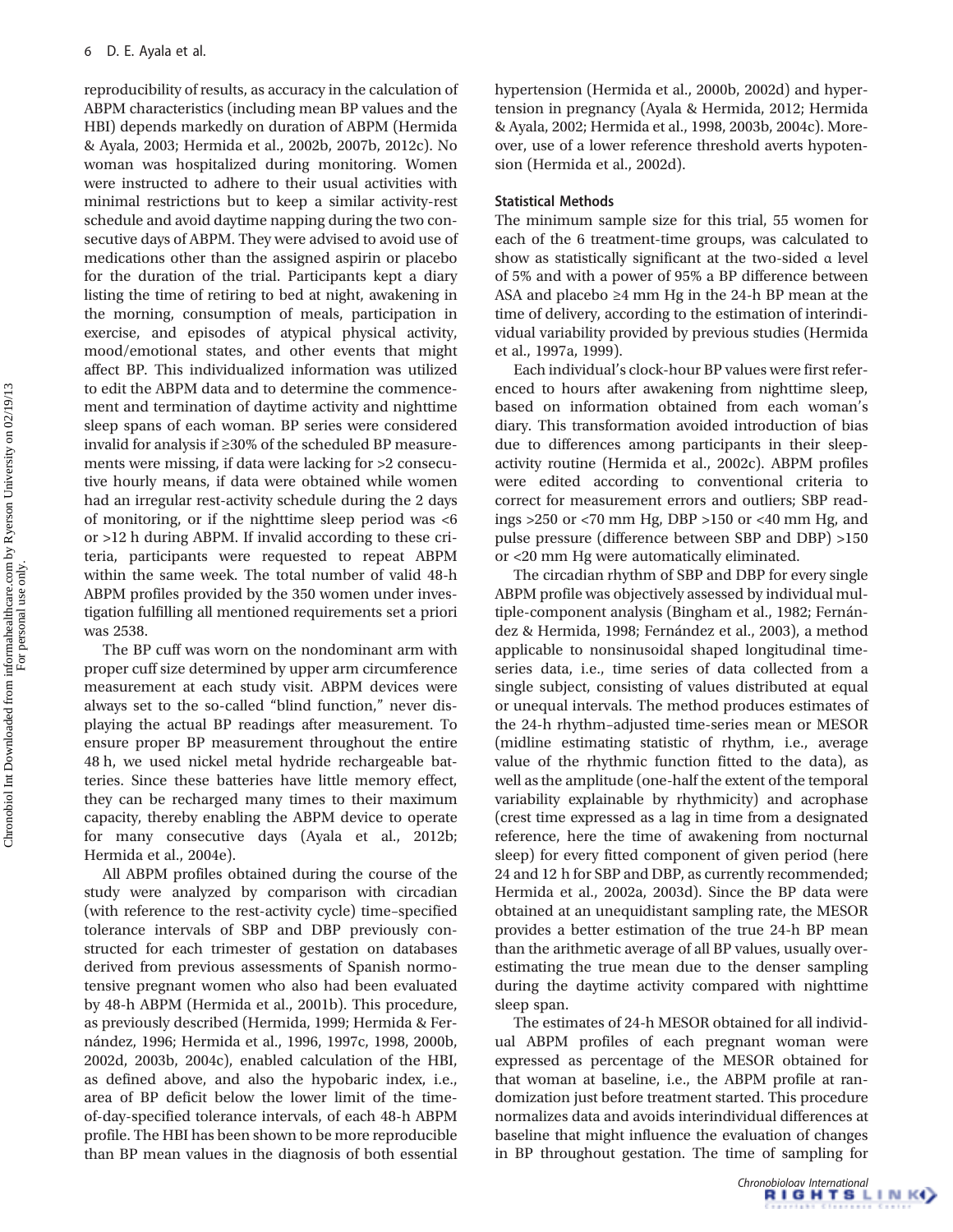each ABPM profile was expressed in months from the baseline monitoring, as indication of duration of therapy. The values of 24-h MESOR thus normalized were used to establish their pattern of variation throughout treatment for each of the six groups of pregnant women by polynomial regression analysis. Effects of medication (placebo or ASA) and circadian time of treatment on ambulatory BP during gestation as well as at puerperium were evaluated by analysis of variance (ANOVA). Demographic and clinical characteristics were compared on an intention-to-treat basis among the participants randomized to the six treatment-time regimens—placebo versus ASA ingested at three different times of day according to individual rest-activity cycle by ANOVA (continuous variables) or nonparametric chi-square test (proportions).

The primary outcome study endpoint was total serious adverse events, which included preeclampsia, preterm delivery, IUGR, and stillbirth. We also used as an additional endpoint the composite of these serious adverse events plus gestational hypertension, as defined above. The Cox proportional-hazard model was used to estimate hazard ratios (HRs), with 95% confidence intervals (CIs), for events associated with treatment-time regimen, with adjustment for significant confounding variables. Maternal age, BMI, parity (nulliparous vs. multiparous), previous abortion (yes vs. no), age at menarche, baseline SBP and DBP, and gestational age at randomization were used as potential confounding variables for adjustment in Cox analyses. For survival analysis, follow-up was established as either the time to the documented event or time to delivery in event-free women. Event rates, with 95% CIs, were calculated as the percent ratio of observed number of events to total number of women per group. A two-sided  $p$  value of < .05 was considered statistically significant for all comparisons. Statistical analyses were performed using SPSS, version 13.0 (SPSS, Chicago, IL, USA) and KaleidaGraph version 3.6.4 (Synergy Software, Reading, PA, USA).

# **RESULTS**

#### Demographic Characteristics

At baseline, all treatment-time groups were equivalent for gestational age at randomization, maternal age, weight, height, BMI, menarche, and clinic and ambulatory BP. The proportion of nulliparous women and participants with previous abortions was also equivalent in all groups (Table 1). Comparison of BP data obtained at baseline shows the relatively large difference between clinic and ambulatory SBP and DBP.

The median numbers of tablets ingested by the women investigated, to be compared with the maximum average expected number of 175 tablets (medication for 25 wks of gestation), were 171 in the ASA groups and 167 in the placebo groups. Since compliance was very high, we could not detect any difference in

the number of missing tablets among groups of women assigned to ingest either ASA or placebo at different times of the day.

# Administration-Time-Dependent Effects of ASA Versus Placebo on Ambulatory BP

Figure 1 shows the variation of the circadian MESOR (expressed as % of the value obtained for each woman at baseline) of SBP (top) and DBP (bottom) during gestation represented in months from randomization in pregnant women ingesting either placebo or 100 mg/d ASA at Time 1 (awakening), starting at 12–16 wks of gestation. The lines in Figure 1 represent the best-fitted waveform model obtained by linear polynomial regression analysis for each treatment group. Results indicate that, first, BP follows a predictable pattern of variation that can be approximated by a second-order model in gestational age (here expressed in months of treatment). There was a steady decrease in SBP and DBP up to the 20th wk of gestation—  $\sim 1.5$  months after randomization—followed by an increase in BP thereafter up to delivery. This pattern of BP variation was fully equivalent for women ingesting placebo or low-dose ASA upon awakening (Figure 1). At the time of delivery, the average 24-h MESOR was equivalent in



FIGURE 1. Variation of 24-h MESOR of SBP (top) and DBP (bottom) throughout gestation in pregnant women ingesting placebo or low-dose ASA (100 mg/d) upon awakening, starting at 12–16 wks of gestation and until delivery. Data are expressed in % of the baseline 48-h ABPM evaluation per participant. The bars represent means ± SE. The lines represent in each case the best-fitted waveform model obtained by linear polynomial regression analysis.

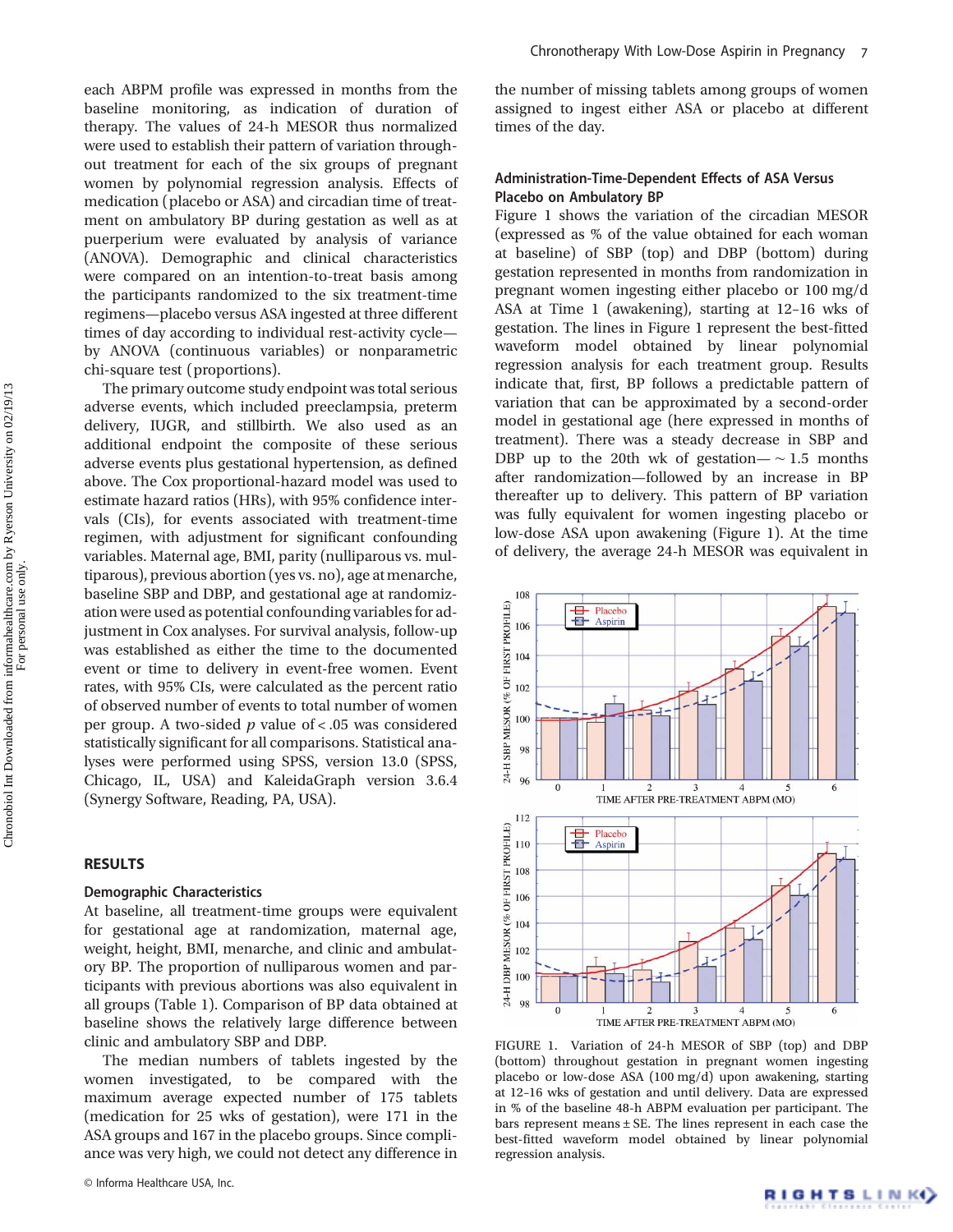

FIGURE 2. Variation of 24-h MESOR of SBP (top) and DBP (bottom) throughout gestation in pregnant women ingesting placebo or low-dose ASA (100 mg/d) 8 h after awakening, starting at 12–16 wks of gestation and until delivery. Data are expressed in % of the baseline 48-h ABPM evaluation per participant. The bars represent means ± SE. The lines represent in each case the bestfitted waveform model obtained by linear polynomial regression analysis.  $\gamma p < .001$  between ASA and placebo.

women ingesting either placebo or ASA upon awakening  $(p=.719/.726$  for SBP/DBP).

Figure 2 compares the predictable BP variation during gestation in women ingesting either placebo or 100 mg/d ASA at Time 2 (8 h after awakening). The predictable pattern of SBP and DBP variation follows again a second-order model. Contrary to the results illustrated in Figure 1 for women ingesting placebo or ASA at Time 1, there was a significant reduction in SBP (Figure 2, top) and DBP (Figure 2, bottom) when ASA, relative to placebo, was ingested at Time 2 ( $p < .001$ ) between groups at all monthly evaluations after randomization). Differences between treatment groups were even larger and highly statistically significant ( $p$ < .001) when low-dose ASA and placebo were systematically ingested on a daily basis at bedtime (Time 3; Figure 3).

Comparison of Figures 1–3 indicates, first, lack of differences between the models representing the predictable SBP and DBP variation during gestation for the three groups of women ingesting placebo at different circadian times. Results from ANOVA further indicate lack of differences between these groups in average 24-h SBP and DBP MESOR at all monthly evaluations during gestation ( $p$  always > .201). Second, results document a highly



FIGURE 3. Variation of 24-h MESOR of SBP (top) and DBP (bottom) throughout gestation in pregnant women ingesting placebo or low-dose ASA (100 mg/d) at bedtime, starting at 12– 16 wks of gestation and until delivery. Data are expressed in % of the baseline 48-h ABPM evaluation per participant. The bars represent means ± SE. The lines represent in each case the best-fitted waveform model obtained by linear polynomial regression analysis.  $\sp{*}p$  < .001 between ASA and placebo.

statistically significant administration-time-dependent effect of low-dose ASA on ambulatory SBP and DBP. There was no effect on BP when ASA, as compared with placebo, was ingested upon awakening; the BP reduction was, however, statistically significant when ASA was ingested 8 h after awakening, and, to a greater extent, when ingested at bedtime. Results from ANOVA indicated differences between treatment groups in the average 24-h SBP and DBP MESOR were statistically significant as soon as at the first month after treatment started ( $p < .001$ ). At the time of delivery, ingesting 100 mg/d ASA at bedtime starting at ≤16 wks of gestation decreased SBP on average 12.4/8.1 mm Hg in 24-h SBP/DBP MESOR compared with ASA upon awakening.

The comparison of histograms shown in Figure 4 (left) for women ingesting placebo at different circadian times indicates no difference between the three groups early before delivery (6 months after initiation of treatment) in either SBP (top;  $p = .363$ ) or DBP (bottom;  $p = .410$ ). The histograms on the right of Figure 4 also indicate lack of differences between these three treatment-time placebo groups in 24-h MESOR of SBP ( $p = .358$ ) and DBP ( $p = .573$ ) at puerperium. Complementing the findings documented in Figures 1–3, the histograms on the left of Figure 5 indicate the highly statistically significant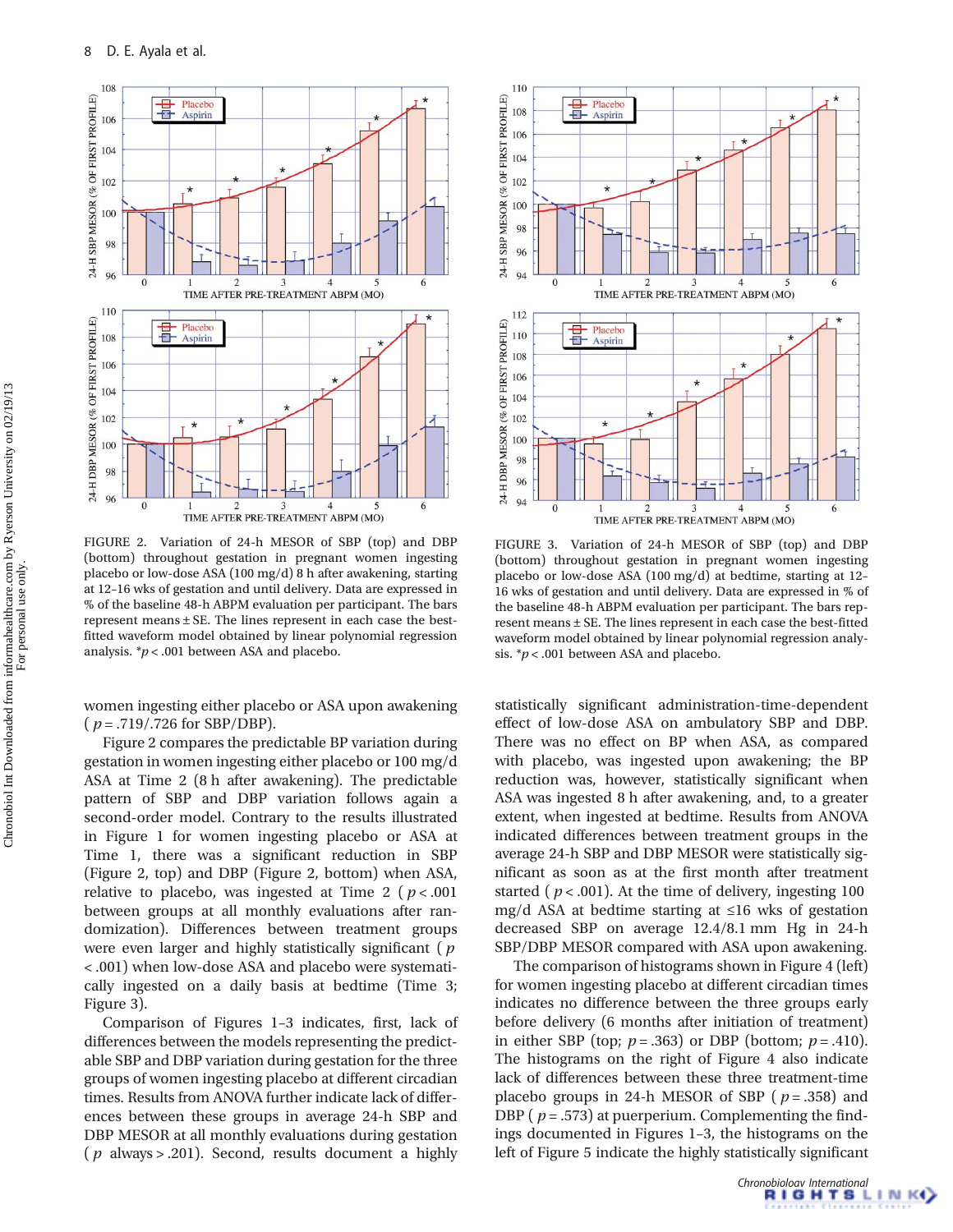

FIGURE 4. 24-h MESOR, expressed in % of the baseline 48-h ABPM evaluation per participant, of SBP (top) and DBP (bottom) at the last evaluation after 6 mo of treatment (left) and at puerperium (right) in pregnant women ingesting placebo at different times of the day, starting at 12–16 wks of gestation. The bars represent means ± SE.



FIGURE 5. 24-h MESOR, expressed in % of the baseline 48-h ABPM evaluation per participant, of SBP (top) and DBP (bottom) at the last evaluation after 6 mo of treatment (left) and at puerperium (right) in pregnant women ingesting low-dose ASA (100 mg/d) at different times of the day, starting at 12–16 wks of gestation. The bars represent means ± SE.

 $(p < .001)$  administration-time-dependent effect of lowdose ASA on SBP (top) and DBP (bottom) after 6 months of timed treatment. Figure 5 (right) also illustrates that at puerperium, i.e., 6–8 wks after delivery and, therefore, discontinuation of ASA, there was no statistically significant difference in the 24-h MESOR of SBP (  $p = .116$ ) or DBP (  $p = .104$ ) between the three groups of women who ingested ASA throughout gestation at different circadian times with respect to their rest-activity cycle. Although comparison of BP at puerperium between the three groups of women who received ASA somehow shows a similar pattern than BP before delivery (Figure 5, left panel), with lower BP in women who ingested ASA in the evening or at bedtime as compared with those treated upon awakening, differences between groups were no longer statistically significant.

# Administration-Time-Dependent Effects of ASA Versus Placebo on Pregnancy Outcome

During the course of this trial, according to the diagnostic criteria stated above, 33 women developed preeclampsia and 75 gestational hypertension; 27 women had preterm deliveries and 48 IUGR; there were 7 stillbirths, 15 cases of antepartum hemorrhage, and 9 cases of postpartum hemorrhage. Event rate of preeclampsia was slightly but significantly lower in women randomized to ingest low-dose ASA than in those ingesting placebo ( $p = .041$ ; Table 2). The incidence of preterm delivery was significantly lower with ASA ( $p = .008$ ), mainly because no women ingesting ASA at Time 2 and Time 3 delivered at <37 wks of gestation. Event rates of IUGR and gestational hypertension were also significantly lower in women on ASA than placebo ( $p = .011$  and .002, respectively; Table 2). Accordingly, there was a highly significant reduction in the incidence of total serious adverse outcomes, a composite of preeclampsia, preterm delivery, IUGR, and stillbirth, in women ingesting ASA throughout their pregnancies ( $p < .001$ ; Table 2). There were no significant differences between low-dose ASA and placebo in the event rates of stillbirth, antepartum hemorrhage, postpartum hemorrhage, and delivery by cesarean section. Gestational age at delivery was slightly, but not significantly ( $p = .067$ ), higher in women ingesting ASA. Finally, newborn weight was higher with ASA than with placebo ( $p = .040$ ).

Figure 6 shows the adjusted HRs of evaluated pregnancy outcomes estimated by the Cox proportionalhazard model for the participants of the respective treatment groups (ASA vs. placebo), irrespectively of treatment time. Women in the low-dose ASA treatment group compared with placebo evidenced significantly lower HR of total serious adverse outcomes, either excluding (.35, 95% CI: .22-.56;  $p < .001$ ) or including (.39, 95% CI: .27–.57;  $p < .001$ ) gestational hypertension. Significantly reduced risk with low-dose ASA was also individually documented for preeclampsia, preterm delivery, IUGR, and gestational hypertension (Figure 6). There was no increased risk of hemorrhage, either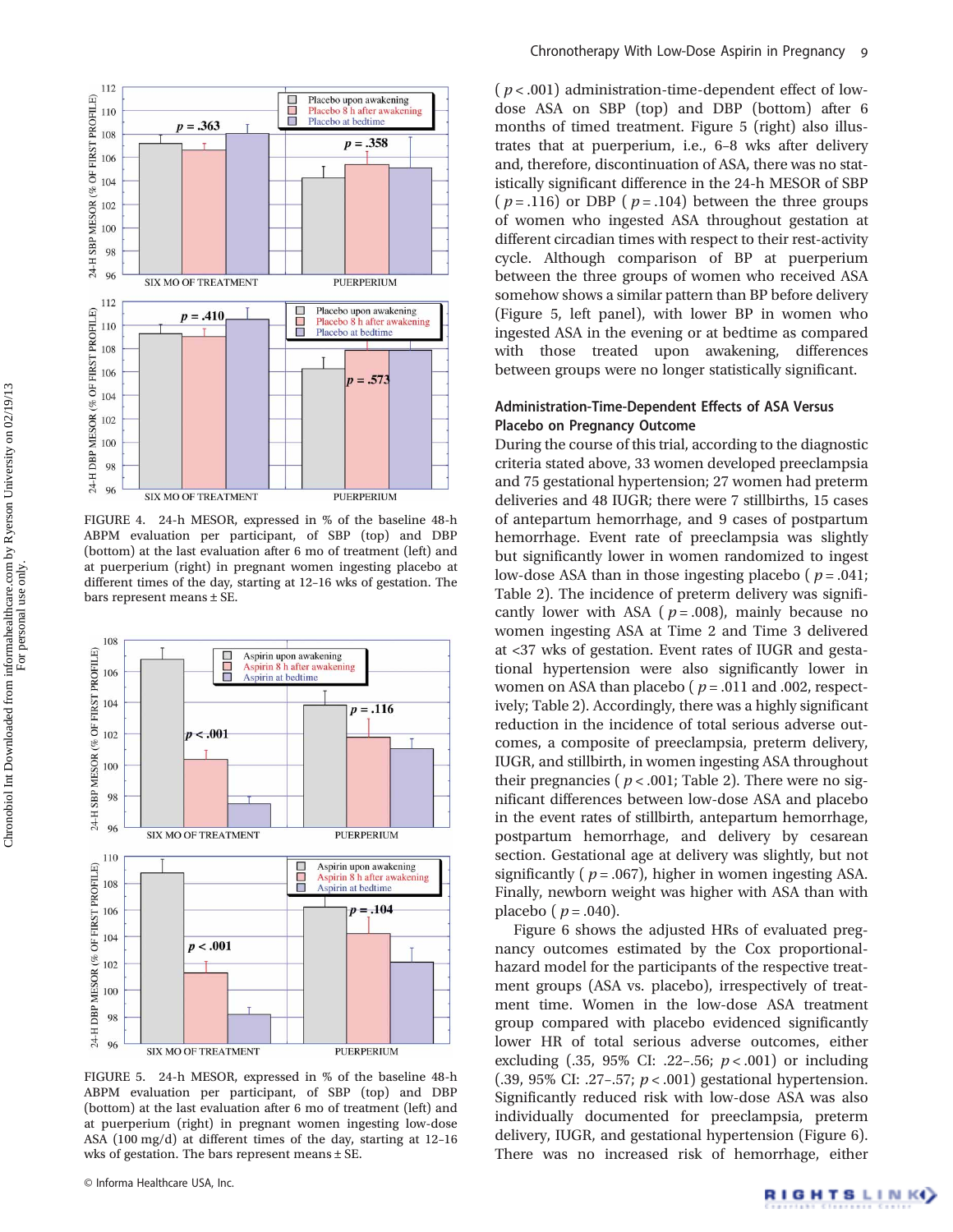|  | TABLE 2. Pregnancy outcomes of women investigated according to randomization group |  |  |  |  |  |
|--|------------------------------------------------------------------------------------|--|--|--|--|--|
|--|------------------------------------------------------------------------------------|--|--|--|--|--|

|                                        |                      | Placebo              |                      |                      | <b>ASA</b>           |                       |                     |                         |                              |
|----------------------------------------|----------------------|----------------------|----------------------|----------------------|----------------------|-----------------------|---------------------|-------------------------|------------------------------|
| Variable                               | Time 1               | Time 2               | Time 3               | All                  | Time 1               | Time 2                | Time 3              | All                     | p between placebo<br>and ASA |
| Women, n                               | 59                   | 57                   | 58                   | 174                  | 58                   | 59                    | 59                  | 176                     |                              |
| Gestational age at delivery, wks       | $39.2 \pm 1.5$       | $39.1 \pm 2.0$       | $39.1 \pm 2.2$       | $39.2 \pm 1.9$       | $39.1 \pm 2.1$       | $39.8 \pm 1.1$        | $39.6 \pm 1.1$      | $39.5 \pm 1.6$          | .067                         |
| Newborn weight, g                      | $3140 \pm 517$       | $3183 \pm 599$       | $3162 \pm 624$       | $3162 \pm 580$       | $3156 \pm 568$       | $3375 \pm 453$        | $3330 \pm 511$      | $3286 \pm 519$          | .040                         |
| Newborn Apgar score at                 |                      |                      |                      |                      |                      |                       |                     |                         |                              |
| 1 min                                  | 9[9, 9]              | 9[9, 9]              | 9[9, 9]              | 9[9, 9]              | 9[9, 9]              | 9[9, 9]               | 9[9, 9]             | 9[9, 9]                 | .893                         |
| 5 min                                  | $10$ [10, 10]        | $10$ [10, 10]        | $10$ [10, 10]        | $10$ [10, 10]        | 10[9, 10]            | $10$ [10, 10]         | $10$ [10, 10]       | 10[10, 10]              | .518                         |
| $10 \text{ min}$                       | $10$ [10, 10]        | $10$ [10, 10]        | $10$ [10, 10]        | $10$ [10, 10]        | $10$ [10, 10]        | $10$ [10, 10]         | $10$ [10, 10]       | $10$ [10, 10]           | .419                         |
| Event rates                            |                      |                      |                      |                      |                      |                       |                     |                         |                              |
| Preeclampsia                           | 11.9(3.6,            | 10.5(2.6,            | 15.5(6.1,            | 12.6(7.7,            | 15.5(6.1,            | $1.7(-1.6,$           | $1.7(-1.6,$         | $6.3$ $(2.7, 9.8)$      | .041                         |
|                                        | (20.1)               | 18.5)                | (24.8)               | 17.6)                | (24.8)               | 5.0)                  | 5.0)                |                         |                              |
| Preterm delivery                       | $6.8$ $(.4, 13.2)$   | 10.5(2.6,<br>18.5)   | 17.2(7.5,<br>27.0)   | 11.5(6.8,<br>16.2)   | 12.1(3.7,<br>20.5)   | $\Omega$              | $\mathbf{0}$        | 4.0(1.1, 6.8)           | .008                         |
| <b>IUGR</b>                            | 20.3(10.1,           | 17.5(7.7,            | 17.2(7.5,            | 18.4(12.6,           | 17.2(7.5,            | $6.8$ (.4, 13.2)      | $3.4(-1.2,$         | 9.1(4.8,                | .011                         |
|                                        | 30.6)                | 27.4)                | 27.0)                | 24.2)                | 27.0)                |                       | 8.0)                | 13.3)                   |                              |
| Stillbirth                             | $5.1(-.5,$<br>10.7)  | $3.5(-1.3,$<br>8.3)  | $\mathbf{0}$         | 2.9(0.4, 5.4)        | $1.7(-1.6,$<br>5.1)  | $1.7(-1.6,$<br>5.0)   | $\mathbf{0}$        | $1.1(-.4, 2.7)$         | .246                         |
| Serious adverse outcomes               | 30.5(18.8,<br>42.3)  | 35.1(22.7,<br>47.5)  | 31.0(19.1,<br>42.9)  | 32.2(25.2,<br>39.1)  | 29.3 (17.6,<br>41.0) | $10.2$ (2.5,<br>17.9) | $5.1(-.5,$<br>10.7) | 14.8(9.5,<br>(20.0)     | $-.001$                      |
| Gestational hypertension               | 27.1 (15.8,<br>38.5) | 29.8 (17.9,<br>41.7) | 27.6 (16.1,<br>39.1) | 28.2 (21.5,<br>34.8) | 25.9 (14.6,<br>37.1) | 11.9(3.6,<br>20.1)    | $6.8$ $(.4, 13.2)$  | 14.8(9.5,<br>(20.0)     | .002                         |
| Serious adverse outcomes + gestational | 47.5 (34.7,          | 47.4 (34.4,          | 50.0(37.1,           | 48.3(40.9,           | 50.0(37.1,           | 20.3(10.1,            | $10.2$ (2.5,        | 26.7(20.2,              | $-.001$                      |
| hypertension                           | 60.2)                | 60.3)                | 62.9)                | 55.7)                | 62.9)                | 30.6)                 | 17.9)               | 33.2)                   |                              |
| Cesarean delivery                      | 27.1(15.8,<br>38.5)  | 31.6(19.5,<br>(43.6) | 27.6(16.1,<br>39.1)  | 28.7(22.0,<br>35.5)  | 29.3(17.6,<br>41.0)  | 15.3(6.1,<br>24.2)    | 25.4(14.3,<br>36.5) | 23.3(17.1,<br>29.5)     | .246                         |
| Antepartum hemorrhage                  | $6.8$ $(.4, 13.2)$   | $3.5(-1.3,$<br>8.3)  | $5.2(-.5,$<br>10.9)  | 5.2(1.9, 8.4)        | $3.5(-1.2,$<br>8.1)  | $3.4(-1.2,$<br>8.0)   | $3.4(-1.2,$<br>8.0) | 3.4(0.7, 6.1)           | .415                         |
| Postpartum hemorrhage                  | $3.4(-1.2,$<br>8.0)  | $3.5(-1.3,$<br>8.3)  | $3.5(-1.2,$<br>8.1)  | $3.5$ $(.7, 6.2)$    | $1.7(-1.6,$<br>5.1)  | $1.7(-1.6,$<br>5.0)   | $1.7(-1.6,$<br>5.0) | $1.7$ ( $-.2$ , $3.6$ ) | .303                         |

Values are shown as mean ± SD. Time 1: Women randomized to ingest low-dose ASA or placebo upon awakening. Time 2: Women randomized to ingest low-dose ASA or placebo 8 h after awakening. Time 3: Women randomized to ingest low-dose ASA or placebo at bedtime. The Apgar score (expressed as median [interquartile range]) is determined by evaluating the newborn with five criteria on a scale from 1 to 2, i.e., appearance, pulse, grimace, activity, and respiration. Event rates (95% confidence intervals) are expressed as the percent ratio of observed number of events to total number of women per group. Preterm delivery: Delivery at <37 wks of gestation. IUGR: Intrauterine growth retardation. Gestational age and fetal growth were determined by monthly ecography evaluations. Serious adverse outcomes: Composite endpoint including preeclampsia, preterm delivery, IUGR, and stillbirth.

 $\vec{o}$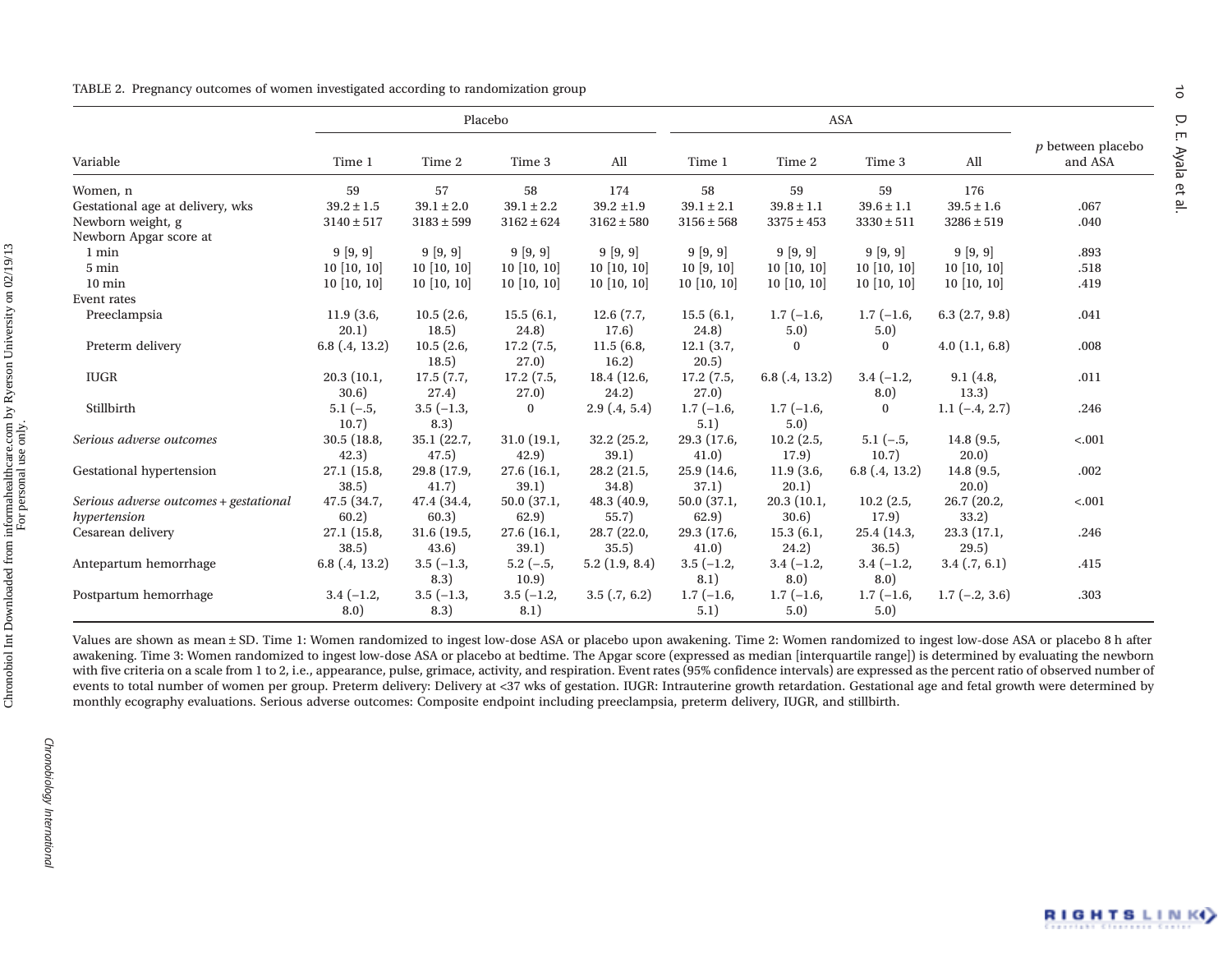

FIGURE 6. Adjusted HRs (with 95% CIs) of adverse pregnancy outcomes as a function of treatment regimen in high-risk pregnant women, i.e., those ingesting either placebo or low-dose ASA (100 mg/d) at different times of the day, starting at 12–16 wks of gestation and until delivery. Serious adverse outcomes include preeclampsia, preterm delivery, intrauterine growth retardation (IUGR), and stillbirth. Hemorrhage includes both antepartum and postpartum hemorrhage.

before or after delivery, with low-dose ASA relative to placebo (HR: .57, 95% CI: .25–1.33;  $p = .194$ ). Advantages of low-dose ASA versus placebo are further reflected in the relatively small numbers needed-to-treat, ranging from 11 for prevention of IUGR to 16 for prevention of preeclampsia (Table 4, left column).

Taking into account the administration-time-dependent effects of ASA, but not placebo, on ambulatory BP regulation throughout gestation documented in Figures 1–3, and the marked differences in event rates between low-dose ASA at Time 2 or Time 3 and ASA at Time 1 (Table 2), we further categorized participants in terms of positive/negative BP response to treatment, i.e., those ingesting ASA 8 h after awakening or at bedtime versus those ingesting ASA upon awakening or placebo at any circadian time (Table 3). Results indicate that women ingesting ASA at Time 2 or Time 3, compared with the other four treatment-time groups evidenced (i) significantly higher gestational age at delivery  $(p)$ = .006); (ii), significantly greater newborn weight by  $\sim$ 200 g ( *p* = .002); (iii) significantly improved newborn Apgar score at 5 and 10 min after delivery; and (iv) most important, highly statistically significant reduced event rates of preeclampsia, gestational hypertension, preterm delivery, and IUGR ( $p$  always < .001).

The adjusted HRs with corresponding 95% CIs of pregnancy outcomes for these two comparative groups of pregnant women are depicted in Figure 7. Results indicate significantly reduced HR of total serious adverse outcomes in women ingesting ASA at Time 2 or Time 3 (.19, 95% CI: .10-.39;  $p < .001$ ) and total outcomes plus gestational hypertension  $(.24, 95\% \text{ CI: } .15-.40; p<.001$ ). Women ingesting low-dose ASA in the evening or at bedtime also had significantly lower HRs of preeclampsia, preterm delivery (not shown, as there were no documented cases in these two groups), IUGR, and gestational hypertension (Figure 7). There was no increased risk of hemorrhage, either before or after delivery, with lowdose ASA at these two circadian times compared with ASA upon awakening or placebo (HR: .62, 95% CI: .25–1.59;  $p = .321$ ). The number needed-to-treat by lowdose ASA ingested in the evening or at bedtime to prevent a serious adverse pregnancy outcome is a very low (4 women) and even lower (3 women) when including prevention of gestational hypertension (Table 4; right column). Low-dose ASA administered at this proper circadian time would require numbers needed-to-treat as low as 8 or 9 women for prevention of either preeclampsia, preterm delivery, or IURG (Table 4).

## **DISCUSSION**

The first major finding from this prospective, randomized, placebo-controlled, double-blind trial on women at high risk for preeclampsia is that low-dose ASA (100 mg/d) starting early in pregnancy (≥16 wks of gestation) has an effect on ambulatory SBP and DBP as a function of the timing of its ingestion in relation to the 24 h restactivity cycle of each individual woman, i.e., in the evening and, mainly, at bedtime, but not upon awakening. Results indicate that (i) there was no statistically significant difference in BP between women ingesting placebo at different circadian times; (ii) there was a highly statistically significant BP reduction, consistently increasing throughout gestation, in women ingesting 100 mg/d ASA ( $p < .001$  for the comparison of BP changes during pregnancy between ASA and placebo independent on treatment time); and (iii) the effects of ASA on BP were markedly dependent on administration time: there was no effect on ambulatory BP, compared with placebo, when ASA was ingested on awakening, but the BP reduction was highly statistically significant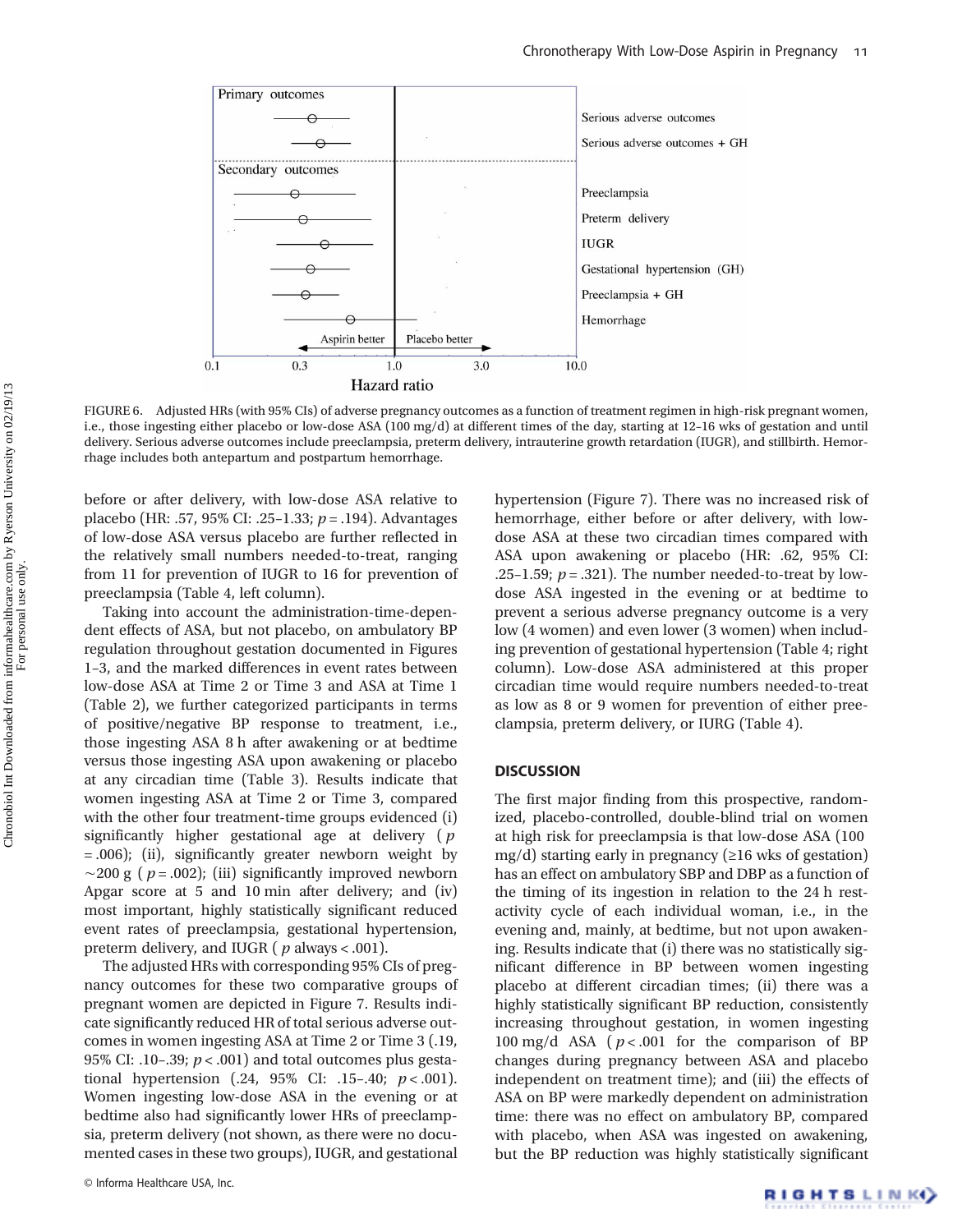## D. E. Ayala et al.

| TABLE 3. Pregnancy outcomes of women investigated according to randomization group |  |  |  |
|------------------------------------------------------------------------------------|--|--|--|

| Variable                                            | ASA at Time 1 and placebo<br>at any time | ASA at Time 2 and<br>Time 3 | <i>p</i> between groups |
|-----------------------------------------------------|------------------------------------------|-----------------------------|-------------------------|
| Women, n                                            | 232                                      | 118                         |                         |
| Gestational age at delivery, wks                    | $39.2 \pm 2.0$                           | $39.7 \pm 1.1$              | .006                    |
| Newborn weight, g                                   | $3160 \pm 575$                           | $3351 \pm 482$              | .002                    |
| Newborn Apgar score at                              |                                          |                             |                         |
| 1 min                                               | 9[9, 9]                                  | 9[9, 9]                     | .080                    |
| 5 min                                               | $10$ [10, 10]                            | $10$ [10, 10]               | .003                    |
| $10 \text{ min}$                                    | $10$ [10, 10]                            | $10$ [10, 10]               | .006                    |
| Event rates                                         |                                          |                             |                         |
| Preeclampsia                                        | 13.4(9.0, 17.7)                          | $1.7(-.6, 4.0)$             | < .001                  |
| Preterm delivery                                    | 11.6(7.5, 15.8)                          | $\Omega$                    | < .001                  |
| <b>IUGR</b>                                         | 18.1(13.1, 23.1)                         | 5.1(1.1, 9.0)               | < .001                  |
| Stillbirth                                          | $2.6$ $(.5, 4.6)$                        | $.8(-.8, 2.5)$              | .272                    |
| Serious adverse outcomes                            | 31.5(25.5, 37.4)                         | 7.6(2.8, 12.4)              | < .001                  |
| Gestational hypertension                            | 27.6(21.8, 33.3)                         | 9.3(4.1, 14.6)              | < .001                  |
| Serious adverse outcomes + gestational hypertension | 48.7(42.3, 55.1)                         | 15.3(8.8, 21.7)             | $-.001$                 |
| Cesarean delivery                                   | 28.9 (23.1, 34.7)                        | 20.3 (13.1, 27.6)           | .085                    |
| Antepartum hemorrhage                               | 4.7(2.0, 7.5)                            | $3.4$ (.1, 6.7)             | .555                    |
| Postpartum hemorrhage                               | $3.0$ $(.8, 5.2)$                        | $1.7(-.6, 4.0)$             | .460                    |

Values are shown as mean ± SD. Time 1: Women randomized to ingest low-dose ASA or placebo upon awakening. Time 2: Women randomized to ingest low-dose ASA or placebo 8 h after awakening. Time 3: Women randomized to ingest low-dose ASA or placebo at bedtime. The Apgar score (expressed as median [interquartile range]) is determined by evaluating the newborn with five criteria on a scale from 1 to 2, i.e., appearance, pulse, grimace, activity, and respiration. Event rates (95% confidence intervals) are expressed as the percent ratio of observed number of events to total number of women per group. Preterm delivery: Delivery at <37 wks of gestation. IUGR: Intrauterine growth retardation. Gestational age and fetal growth were determined by monthly ecography evaluations. Serious adverse outcomes: Composite endpoint including preeclampsia, preterm delivery, IUGR, and stillbirth.



FIGURE 7. Adjusted HRs (with 95% CIs) of adverse pregnancy outcomes as a function of treatment-time regimen in high-risk pregnant women, i.e., those ingesting either placebo or low-dose ASA (100 mg/d) at different times of the day, starting at 12–16 wks of gestation and until delivery. Serious adverse outcomes include preeclampsia, preterm delivery, intrauterine growth retardation (IUGR), and stillbirth. Hemorrhage includes both antepartum and postpartum hemorrhage. For comparison purposes, participants were divided in two groups: those ingesting ASA 8 h after awakening or at bedtime versus those ingesting ASA upon awakening or placebo at any circadian time.

when low-dose ASA was ingested 8 h after awakening (Figure 2) and, to a greater extent, when ingested at bedtime (Figure 3). Moreover, at puerperium, 6–8 wks after discontinuation of treatment, there was no statistically significant difference in 24-h SBP/DBP MESOR between the groups of women who ingested ASA at different circadian times for most of their pregnancies (Figure 5).

These administration-time-dependent effects of lowdose ASA on ambulatory BP are in agreement with conclusions found earlier in clinically healthy subjects with prehypertension (Hermida et al., 2009b) as well as in hypertensive subjects ingesting the same low-dose of 100 mg/d ASA for 3 months (Hermida et al., 2003a, 2005a, 2005b). A higher dose of ASA (500 mg/d), however, showed a pressor effect, even when ingested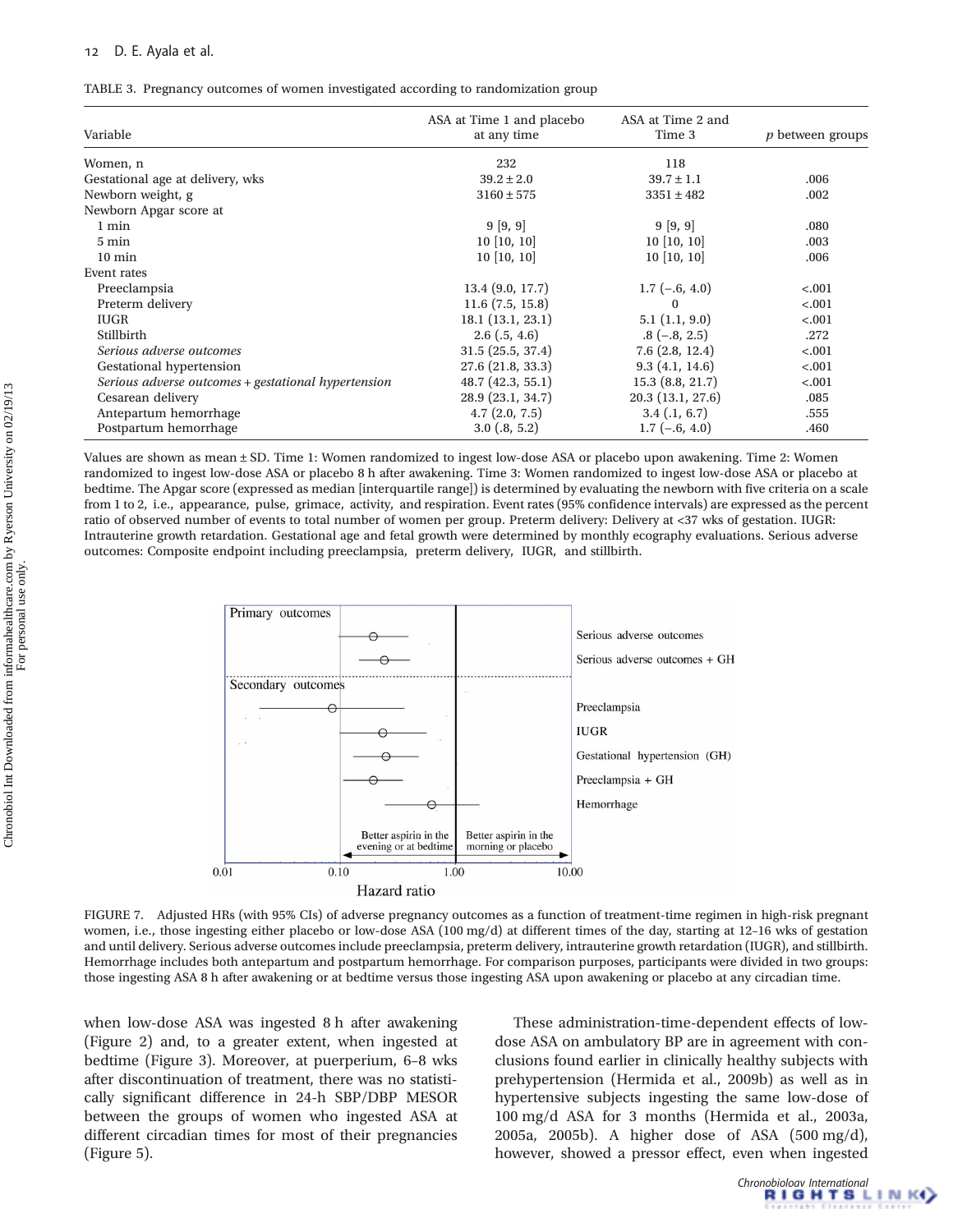| Outcome                                             | ASA at any time vs.<br>placebo | ASA at Time 2 and Time 3 vs. ASA at Time<br>1 or placebo |
|-----------------------------------------------------|--------------------------------|----------------------------------------------------------|
| Preeclampsia                                        | $15.6(8.0-337.2)$              | $8.6(6.0-14.9)$                                          |
| Preterm delivery                                    | $13.3(7.6-50.8)$               | $8.6(6.3-13.3)$                                          |
| <b>IUGR</b>                                         | $10.7(6.1-46.6)$               | $7.7(5.1-15.0)$                                          |
| Serious adverse outcomes                            | $5.7(3.8-11.5)$                | $4.2(3.2-6.2)$                                           |
| Gestational hypertension                            | $7.5(4.6-20.4)$                | $5.5(3.8-9.5)$                                           |
| Serious adverse outcomes + gestational hypertension | $4.6(3.2 - 8.6)$               | $3.0(2.4-4.1)$                                           |

TABLE 4. Numbers needed-to-treat (95% CIs) according to circadian time of ASA administration in high-risk pregnant women

Time 1: Women randomized to ingest low-dose ASA or placebo upon awakening. Time 2: Women randomized to ingest lowdose ASA or placebo 8 h after awakening. Time 3: Women randomized to ingest low-dose ASA or placebo at bedtime. Preterm delivery: Delivery at <37 wks of gestation. IUGR: Intrauterine growth retardation. Gestational age and fetal growth were determined by monthly ecography evaluations. Serious adverse outcomes: Composite endpoint including preeclampsia, preterm delivery, IUGR, and stillbirth.

at bedtime for just 1 week (Hermida et al., 1997b). It has been reported that NSAIDs may increase BP both in normotensive and hypertensive individuals (Johnson et al., 1994; Pope et al., 1993). Whether the administration-time-dependent effects of ASA on BP documented in these studies, performed in Spanish subjects, may be extended to other racial or ethnic populations awaits prospective investigation.

Most important, this prospective trial documents highly significant effects of low-dose ASA on relevant pregnancy outcome variables. Women ingesting lowdose ASA, compared with placebo, evidenced a significantly lower HR of serious adverse outcomes, a composite of preeclampsia, preterm delivery, IUGR, and stillbirth (.35, 95% CI: .22-.56;  $p < .001$ ). The HR of individual outcome variables, i.e., preeclampsia, preterm delivery, IUGR, and gestational hypertension, were also significantly lower with ASA versus placebo. Moreover, these beneficial effects of low-dose ASA on pregnancy outcome were highly dependent on the time of its administration. There were small and nonsignificant differences in outcomes between placebo and low-dose ASA ingested upon awakening. These four groups combined, however, showed a highly significant greater HR of serious adverse outcomes than women ingesting ASA either in the evening or at bedtime (.19, 95% CI: .10–.39;  $p < .001$ ), as well as those of preeclampsia, gestational hypertension, and IUGR analyzed separately. Interestingly, ingestion of ASA in the evening or at bedtime was also characterized by higher gestational age at birth, due to marked prevention of preterm delivery, and significantly greater newborn weight (Table 3). Also clinically relevant, there was no increased risk of hemorrhage, either before or after delivery, with lowdose ASA relative to placebo (HR: .57, 95% CI: .25–1.33;  $p = .194$ ).

Recent meta-analyses have consistently concluded low-dose ASA to be protective against preeclampsia, mainly in high-risk women, although the number-totreat derived from such analyses seems to be high (Askie et al., 2007; Bujold et al., 2009, 2010, 2011;

Roberge et al., 2012a, 2012b; Ruano et al., 2005; Trivedi, 2011). With respect to the potentially most favorable dose of ASA, results in the literature show some controversy. Askey et al. (2007) concluded that there is no evidence that using >75 mg/d ASA had more or less effect than a lower dose. On the contrary, results from a meta-analysis on the potential benefits of low-dose ASA for prevention of IUGR, as reported by Leitich et al. (2007), indicated that the preventive effect was greater at higher doses (100–150 mg/d ASA) as compared with inefficient lower doses (50–80 mg/d ASA). The 100 mg/ d ASA dose used in our ASEM trial has been shown to affect both maternal as well as placental thromboxane (Walsh & Wang, 1998) and, until proof might be offered on the contrary, should be the recommended minimum dose of ASA to be used for prevention of hypertensive complications in pregnancy.

Duration of intervention with low-dose ASA during gestation has also been extensively discussed in the literature (Askie et al., 2007; Barth, 1998; Bujold et al., 2009, 2010, 2011; Hermida et al., 1997a, 1999, 2003c; Roberge et al., 2012a, 2012b; Ruano et al., 2005; Trivedi, 2011). As mentioned above, most large trials showing little or no benefit of ASA for prevention of preeclampsia included women with gestational age at entry up to 26–32 wks of gestation, too late for any reasonable or practical prophylactic intervention in pregnancy (Ayala & Hermida, 2012; Ayala et al., 1997a, 1997b; Hermida & Ayala, 1997, 2001, 2005a; Hermida et al., 2000a, 2001a, 2003b, 2003d, 2004a, 2004c). Roberge et al. (2012) recently reported their findings from a meta-analysis aimed to determine whether early ASA administration prevents severe and mild preeclampsia. When compared with controls, ASA starting at ≤16 wks of gestation was associated with a significant reduction in severe (relative risk: .22, 95% CI: .08–.57) but not mild (relative risk: .81, 95% CI: .33–1.96) preeclampsia (Roberge et al., 2012). Bujold et al. (2010) reviewed randomized controlled trials on ASA for prevention of preeclampsia and IUGR. Their meta-analysis concluded that low-dose ASA starting at ≤16 wks of gestation was associated with a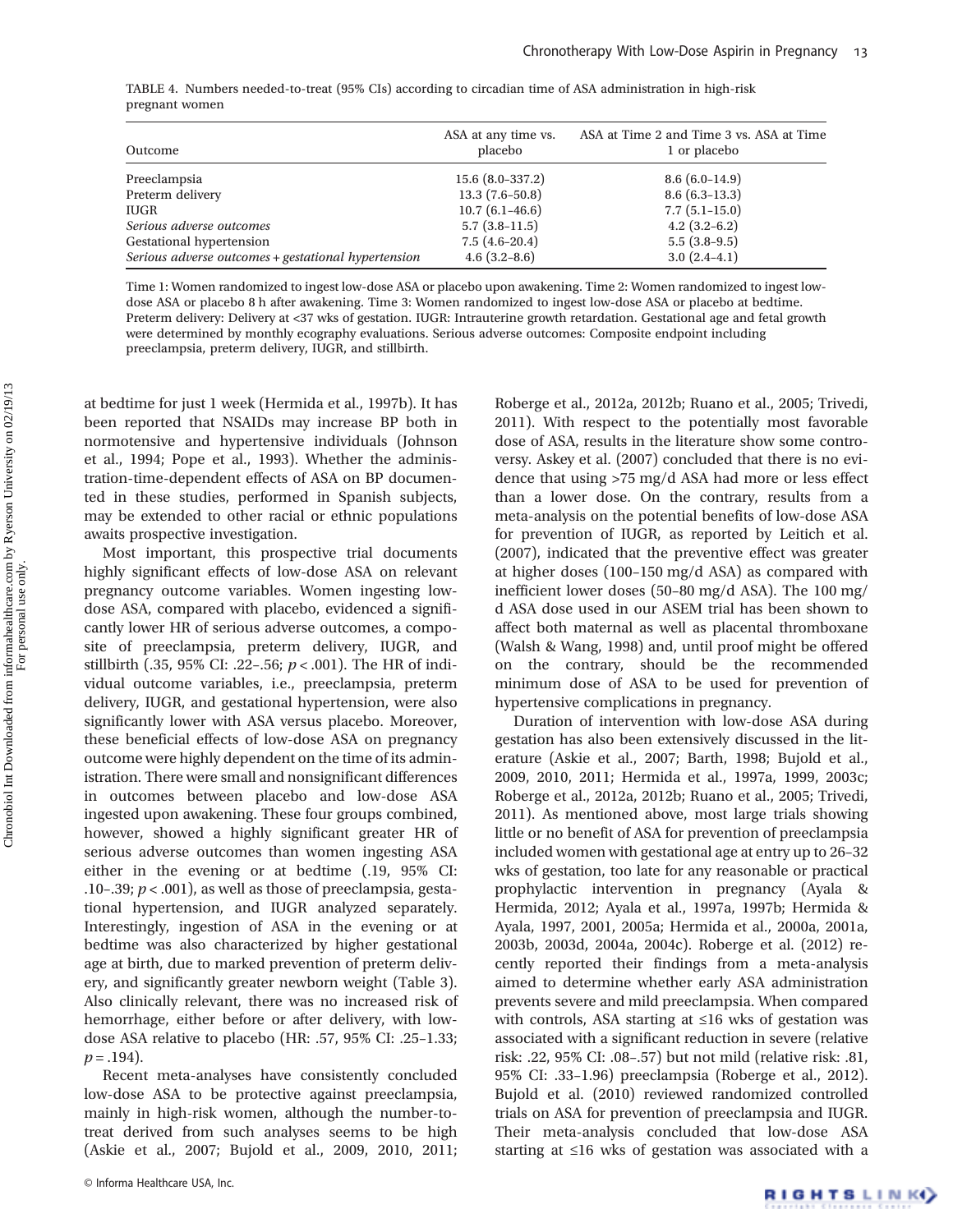significant reduction in preeclampsia, gestational hypertension, preterm delivery, and IUGR, whereas ASA starting after 16 wks of gestation was not (Bujold et al., 2010). In keeping with the documented findings of the ASEM trial summarized here, ingestion of low-dose ASA for prevention of hypertensive complications in pregnancy should start at ≤16 wks of gestation.

No other previous trial on the potential effects of ASA in pregnancy has ever taken into consideration the most relevant variable of treatment time with respect to the rest-activity cycle of the individual subjects. In fact, the biology of human beings is not constant, as postulated by the concept of homeostasis, but predictably rhythmic over the 24 h and other time scales (Duguay & Cermakian, 2009). In particular, BP exhibits 24-h variation, also in pregnant women (Ayala & Hermida, 2001, 2012; Ayala et al., 1997a; Benedetto et al., 1996; Hermida & Ayala, 2005b; Hermida et al., 2000a, 2003b, 2003d, 2004a, 2004b; Miyamoto et al., 1998), as a result of both cyclic day-night alterations in behavior (e.g., physical activity, mental stress, and posture) and environmental phenomena (e.g., ambient temperature, noise, etc.) plus endogenous circadian (∼24-h) rhythms in neural, endocrine, endothelial, and hemodynamic variables (e.g., plasma noradrenaline and adrenaline [autonomic nervous system] and renin, angiotensin, and aldosterone [renin-angiotensin-aldosterone system, RAAS]) (Fabbian et al., 2012; Hermida et al., 2007c; Pinotti et al., 2005; Portaluppi & Smolensky, 2007; Portaluppi et al., 1996, 2012; Smolensky et al., 2012). The high-amplitude circadian rhythm in the RAAS (Angeli et al., 1992; Bartter et al., 1979; Cugini et al., 1980, 1988; Gordon et al., 1966; Katz et al., 1975), showing peak plasma concentrations of renin activity, angiotensin-converting enzyme, angiotensin I and II, and aldosterone just prior to or immediately following the usual time of morning awakening, plays a prominent role in 24-h BP regulation and patterning. The comparatively lower BP during nighttime sleep found in most normotensive individuals, including healthy pregnant women, and some primary hypertensive patients results from withdrawal of sympathetic dominance, predominance of vagal tone, lowered concentration of RAAS constituents, and peak levels of calcitonin gene–related peptide, atrial natriuretic peptide, and nitric oxide as vasodilators (Kanabrocki et al., 2001; Portaluppi et al., 1992; Smolensky et al., 2007; Sothern et al., 1995; Trasforini et al., 1991; Winters et al., 1988). As a consequence, a clear circadian rhythmicity is observed also in the triggering factors of cardiovascular events that may also be altered by disease (Gallerani et al., 1997; Manfredini et al., 1996; Portaluppi et al., 1990, 1994).

Because the main steps in the mechanisms regulating BP are circadian stage dependent, it is not surprising that BP-lowering medications may display a circadian time dependency in their pharmacokinetics and pharmacodynamics (Hermida et al., 2007d, 2012b; Smolensky & Haus, 2001; Smolensky & Portaluppi, 1999; Smolensky et al., 2010, 2012; Witte & Lemmer, 2003). Many published prospective trials reviewed elsewhere (Hermida & Smolensky, 2004; Hermida et al., 2007d, 2011a, 2012b; Smolensky et al., 2010, 2012) have reported clinically meaningful morning-evening, treatment-time differences in BP-lowering efficacy, duration of action, safety profile, and/or effects on the circadian BP pattern of six classes of hypertension medications and their combinations (Hermida et al., 2010b, 2011e). For instance, the once-daily bedtime, in comparison with upon-awakening, ingestion schedule of angiotensin II receptor blockers and angiotensin-converting enzyme inhibitors results in significantly greater therapeutic effect both on the asleep BP mean and sleep-time relative BP decline towards more of a dipping pattern, independent of the terminal half-life of the medications (Hermida & Ayala, 2009; Hermida et al., 2003e, 2007a, 2009a, 2010a, 2011a). Furthermore, it has been recently documented that the progressive reduction in asleep BP mean, a novel therapeutic target best achieved with bedtime hypertension therapy (Hermida et al., 2011a, 2012b; Portaluppi & Smolensky, 2010; Smolensky et al., 2010), is the most significant predictor of cardiovascular event-free survival (Ayala et al., 2012a; Hermida et al., 2010c, 2011b, 2011c, 2011d, 2012a, 2012d, 2012e, 2012f, 2012g, 2012h).

Despite all these collective information, the potential mechanism(s) of the time-of-day-dependent differences (with reference to the rest-activity cycle) in the BP responsiveness to ASA are as yet unknown. Recent studies have shown statistically significant circadian rhythms in thromboxane and prostacyclin production, circulating platelets, platelet aggregation, clotting and fibrinolytic inhibitors, angiotensin sensitivity in pregnancy, as well as in the inhibition of platelet aggregation produced by ASA (Delemarre et al., 1996; Haus et al., 1990). Another potentially relevant factor to be taken into consideration is the pharmacokinetic observation that ASA exhibits a faster rate of clearance when administered in the morning as compared with the evening (Markiewicz & Semenowicz, 1979). These results complement administration-time-dependent changes that have been described when the pharmacokinetics of NSAIDs were investigated in humans (Labrecque & Reinberg, 1989). It has been also reported that effects of ASA upon α- and β-adrenergic receptors depend on the circadian timing of ASA ingestion (Cornélissen et al., 1991). α-Adrenoceptor blockade reduces peripheral resistance more effectively in the early morning hours than at other times of the day (Panza et al., 1991). A recent study exploring the administration-time-dependent effects of the gastrointestinal therapeutic system formulation of the α-blocker doxazosin (Hermida et al., 2004d) concluded that the daily ingestion of the medication at bedtime resulted in a statistically significant doubling of the daily BP mean reduction as compared with morning dosing. Most important, ASA has been shown to significantly inhibit angiotensin II, an effect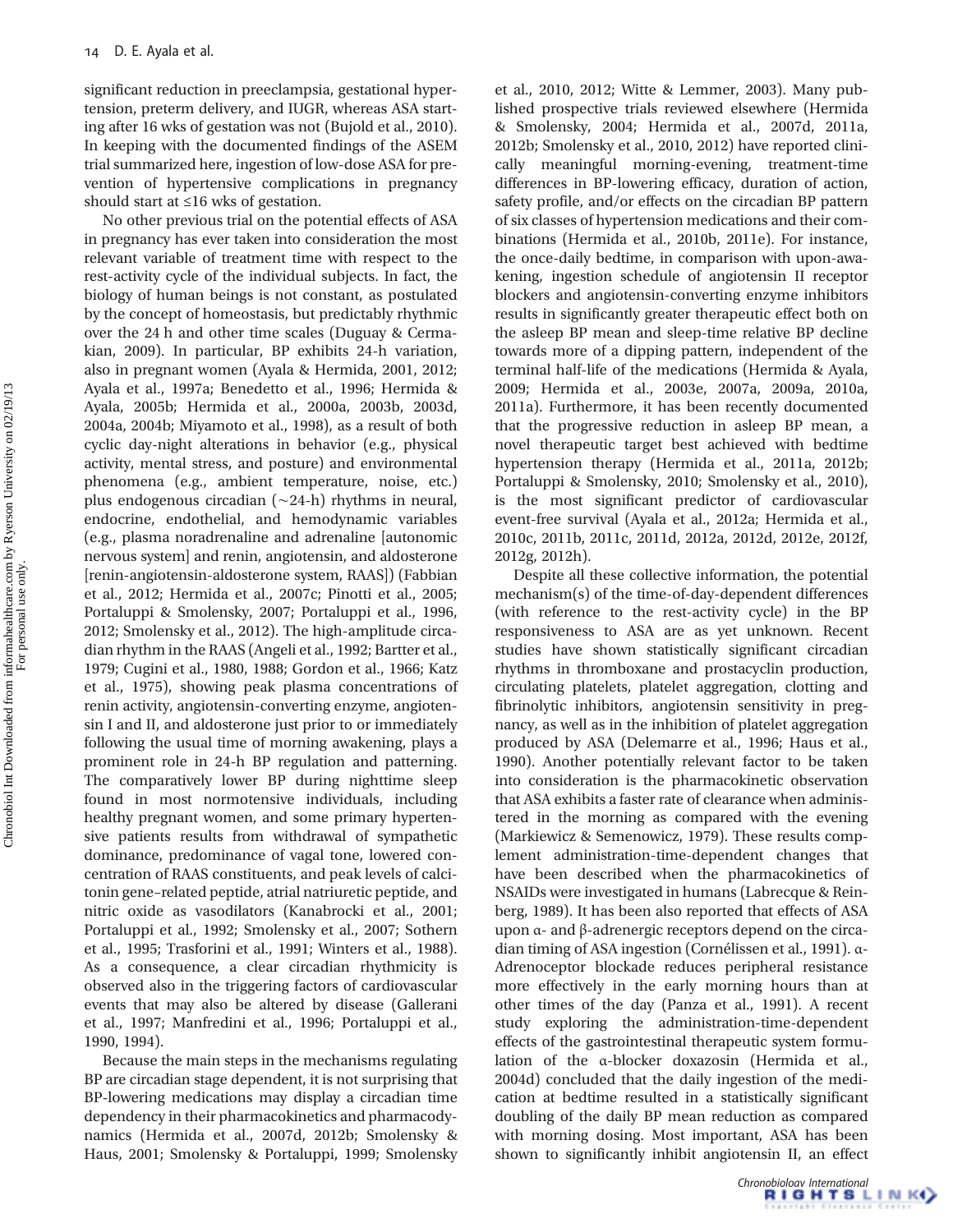that is dependent on the dose and circadian time of ASA ingestion (Kanzik et al., 1992). Moreover, ASA is known to acetylate a variety of proteins, including COX-2. COX-2 inhibition has also been shown to decrease renin content and to lower BP in a model of renovascular hypertension (Wang et al., 1999). These results may be relevant inasmuch as ASA ingested at the end of the activity cycle, but not upon awakening, could thus target the nocturnal peak of the known circadian rhythm in plasma renin activity (Bartter et al., 1979), while enhancing the nocturnal trough in the production of nitric oxide (Kanabrocki et al., 2001). These hypotheses gain relevancy given the significantly enhanced effect of ASA in reducing the asleep SBP/DBP means in hypertensive patients with a non-dipper BP profile, as previously documented (Hermida et al., 2005b). Patients with an altered non-dipper BP pattern are characterized by attenuated nitric oxide release as compared with dipper patients (Higashi et al., 2002). Finally, Snoep et al. (2009) found that 100 mg/d ASA when ingested at bedtime, as compared with upon awakening, significantly diminished not only the 24-h level of plasma renin activity but also the excretion in 24-h urine samples of cortisol, dopamine, and norepinephrine. Thus, the enhanced reduction in plasma renin activity, beneficial impact on endothelial function, and blocking of α- and β-adrenergic receptors associated with bedtime administration of low-dose ASA could explain its administration-time-dependent effects on BP and pregnancy outcome here documented.

While considering the potential benefits of the cost-effective use of low-dose ASA for prevention of complications in pregnancy (Table 4), one must also discuss potential risks of ASA ingested at different times of the day. In this trial, compliance did not differ between awakening and bedtime dosing. With respect to tolerability, a previous endoscopic trial on volunteers who ingested high-dose ASA (1300 mg) at different times on separate study days showed that evening, in comparison with morning, dosing produced 37% fewer gastric hemorrhagic lesions (Moore et al., 1987). Hence, nighttime administration of ASA appears to be better tolerated than morning administration, and low-dose ASA is more likely associated with lower risks of bleeding than higher doses (Moore et al., 1987). As indicated previously, in our trial there was no increased risk of hemorrhage, either before or after delivery, with low-dose ASA relative to placebo (Table 2).

In conclusion, results from our prospective ASEM trial document highly significant benefits of low-dose ASA on BP regulation and pregnancy outcome in high-risk pregnant women. These beneficial effects are markedly dependent on the circadian time of ASA administration with respect to the rest-activity cycle of each woman, being negligible when ASA is ingested upon awakening. The use of doses of ASA <80 mg/d that do not affect placental thromboxane, commencing therapy with ASA after 16 wks gestation, and, most importantly, lack of proper circadian timing for ASA administration could all explain the lack of positive results in some previous clinical trials (CLASP, 1994; ECPPA, 1996; Golding, 1998; Italian Study of Aspirin in Pregnancy, 1993; Rotchell, 1998; Sibai et al., 1993). Our results indicate that (i) 100 mg/d ASA should be the recommended minimum dose to be used for prevention of complications in pregnancy; (ii) ingestion of low-dose ASA for prevention of complications in pregnancy should start at ≤16 wks of gestation; and (iii) low-dose ASA ingested at bedtime, but not upon awakening, significantly lowers ambulatory BP and reduces the incidence of preeclampsia, gestational hypertension, preterm delivery, and IUGR. For such clinical recommendations to be practical, however, one must be able to properly identify, among the general obstetric population, the women at higher risk for hypertension in pregnancy who might thus benefit most from daily ASA ingestion. Along these lines, we have previously documented the so-called tolerance-hyperbaric test, where diagnosis of hypertension in pregnancy is based on the HBI calculated from 48-h ABPM with reference to a time-specified tolerance limit specified as a function of gestational age, has been shown to provide high sensitivity and specificity for the early identification, at <14 wks of gestation, of subsequent hypertension in pregnancy (Ayala & Hermida, 2012; Hermida et al., 1998, 2004c), and to be a valuable and reproducible approach for the prediction of pregnancy outcome (Ayala & Hermida, 2012; Hermida & Ayala, 2002; Hermida et al., 2003b).

## ACKNOWLEDGMENTS

This work is dedicated to the loving memory of Dr. Manuel Iglesias-Díz and Dr. Inés Silva-Villar.

**Declaration of Interest:** This work was supported by unrestricted grant support from Ministerio de Ciencia e Innovación (SAF2009-7028-FEDER); Consellería de Economía e Industria, Dirección Xeral de Investigación e Desenvolvemento, Xunta de Galicia (INCITE07-PXI-322003ES, INCITE08-E1R-322063ES, INCITE09-E2R-322099ES, IN845B-2010/114, 09CSA018322PR); Vicerrectorado de Investigación, University of Vigo.

The authors report no conflicts of interest. The authors alone are responsible for the content and writing of the paper.

#### **REFERENCES**

- Angeli A, Gatti G, Masera R. (1992). Chronobiology of the hypothalamic-pituitary-adrenal and renin-angiotensin-aldosterone systems. In Touitou Y, Haus E (Eds.). Biologic rhythms in clinical and laboratory medicine. Berlin: Springer-Verlag, 292–314.
- Antiplatelet Trialists' Collaboration. (1994). Collaborative overview of randomised trials of antiplatelet therapy. I. Prevention of death, myocardial infarction, and stroke by prolonged antiplatelet therapy in various categories of patients. BMJ 308:81–106.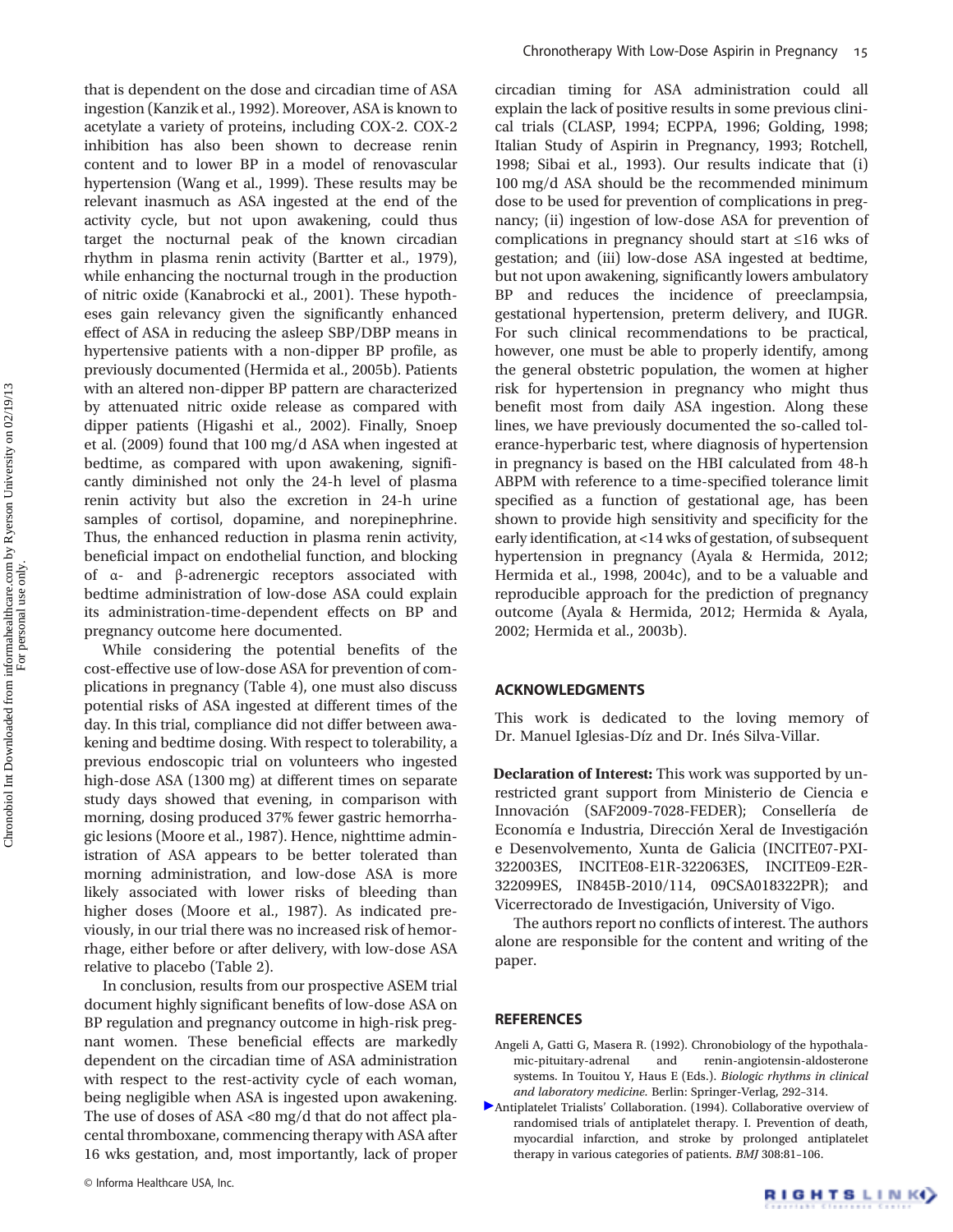- Antithrombotic Trialists' Collaboration. (2002). Collaborative metaanalysis of randomised trials of antiplatelet therapy for prevention of death, myocardial infarction, and stroke in high risk patients. BMJ 324:71–86.
- Askie LM, Duley L, Henderson-Smart DJ, Stewart LA, PARIS Collaborative Group. (2007). Antiplatelet agents for prevention of preeclampsia: a meta-analysis of individual patient data. Lancet 369:1791e–1798e.
- Ayala DE, Hermida RC. (2001). Influence of parity and age on ambulatory monitored blood pressure during pregnancy. Hypertension 38:753–758.
- Ayala DE, Hermida RC. (2010). Sex differences in the administrationtime-dependent effects of low-dose aspirin on ambulatory blood pressure in hypertensive subjects. Chronobiol. Int. 27:345–362.
	- Ayala DE, Hermida RC. (2012). Ambulatory blood pressure monitoring for the early identification of hypertension in pregnancy. Chronobiol. Int. 29:in press.
- Ayala DE, Hermida RC, Mojón A, Fernández JR, Iglesias M. (1997a). Circadian blood pressure variability in healthy and complicated pregnancies. Hypertension 30:603–610.
- Ayala DE, Hermida RC, Mojón A, Fernández JR, Silva I, Ucieda R, Iglesias M. (1997b). Blood pressure variability during gestation in healthy and complicated pregnancies. Hypertension 30:611–618.
- Ayala DE, Hermida RC, Mojón A, Fernández JR. (2012a). Cardiovascular risk of resistant hypertension: dependence on treatment-time regimen of blood pressure-lowering medications. Chronobiol. Int. 29:in press.
- Ayala DE, Moyá A, Crespo JJ, Castiñeira C, Domínguez-Sardiña M, Gomara S, Sineiro E, Mojón A, Fontao MJ, Hermida RC, on behalf of the Hygia Project Investigators. (2012b). Circadian pattern of ambulatory blood pressure in hypertensive patients with and without type 2 diabetes. Chronobiol. Int. 29:in press.
- Barth W. (1998). Low-dose aspirin for preeclampsia. The unresolved question. N. Engl. J. Med. 338:756–757.
- Bartter FC, Chan JCM, Simpson HW. (1979). Chronobiological aspect of plasma renin activity, plasma aldosterone and urinary electrolytes. In Krieger DT (Ed.). Endocrine rhythms. New York: Raven, 49–132.
- Beaufils M, Uzan S, Donsimoni R, Colau JC. (1985). Prevention of preeclampsia by early antiplatelet therapy. Lancet 1:840–842.
- Benedetto C, Zonca M, Marozio L, Dolco C, Carandente F, Massobrio M. (1996). Blood pressure patterns in normal pregnancy and in pregnancy-induced hypertension, preeclampsia, and chronic hypertension. Obstet. Gynecol. 88:503–510.
	- Bingham C, Arbogast B, Cornélissen G, Lee JK, Halberg F. (1982). Inferential statistical methods for estimating and comparing cosinor parameters. Chronobiologia 9:397–439.
- Brown MA, Lindheimer MD, de Swiet M, Van Assche A, Moutquin JM. (2001). The classification and diagnosis of the hypertensive disorders of pregnancy: statement from The International Society for the Study of Hypertension in Pregnancy (ISSHP). Hypertens. Pregnancy 20:x–xiv.
- Buchbinder A, Sibai BM, Caritis S, Macpherson C, Hauth J, Lindheimer MD, Klebanoff M, Vandorsten P, Landon M, Paul R, Miodovnik M, Meis P, Thurnau G, National Institute of Child Health and Human Development Network of Maternal-Fetal Medicine Units. (2002). Adverse perinatal outcomes are significantly higher in severe gestational hypertension than in mild pre-eclampsia. Am. J. Obstet. Gynecol. 186:66–71.
- Bujold E, Morency AM, Roberge S, Lacasse Y, Forest JC, Giguère Y. (2009). Acetylsalicylic acid for the prevention of preeclampsia and intra-uterine growth restriction in women with abnormal uterine artery Doppler: a systematic review and meta-analysis. J. Obstet. Gynaecol. Can. 31:818–826.
- Bujold E, Roberge S, Lacasse Y, Bureau M, Audibert F, Marcoux S, Forest JC, Giguère Y. (2010). Prevention of preeclampsia and intrauterine growth restriction with aspirin started in early pregnancy: a meta-analysis. Obstet. Gynecol. 116:402–414.
- Bujold E, Tapp S, Audibert F, Ferreira E, Forest JC, Rey E, Fraser WD, Chaillet N, Giguère Y. (2011). Prevention of adverse pregnancy outcomes with low-dose ASA in early pregnancy: new perspectives for future randomized trials. J. Obstet. Gynaecol. Can. 33:480–483.
- Bussolino F, Benedetto C, Massobrio M, Camussi G. (1980). Maternal vascular prostacyclin activity in pre-eclampsia. Lancet 2:702.
- Caritis S, Sibai B, Hauth J, Lindheimer MD, Klebanoff M, Thom E, Van-Dorsten P, Landon M, Paul R, Miodovnik M, Meis P, Thurnau G. (1998). Low-dose aspirin to prevent preeclampsia in women at high risk. N. Engl. J. Med. 338:701–705.
- CLASP (Collaborative Low-dose Aspirin Study in Pregnancy) Collaborative Group. (1994). CLASP: a randomised trial of low-dose aspirin for the prevention and treatment of pre-eclampsia among 9364 pregnant women. Lancet 343:619–629.
- Cornélissen G, Halberg F, Prikryl P, Dankova E, Siegelova J, Dusek J, International Womb-To-Tomb Chronome Study Group. (1991). Prophylactic aspirin treatment: the merits of timing. JAMA 266:3128–3129.
- Cugini P, Manconi E, Serdoz N, Mancini A, Meucci R, Scavo D. (1980). Rhythm characteristics of plasma renin, aldosterone and cortisol in five types of mesor-hypertension. J. Endocrinol. Invest. 3:143–149.
- Cugini P, Letizia C, Scavo D. (1988). The circadian rhythmicity of serum angiotensin converting enzyme: its phasic relation with the circadian cycle of plasma renin and aldosterone. Chronobiologia 15:229–232.
- Dekker GA, Sibai BM. (1993). Low-dose aspirin in the prevention of preeclampsia and fetal growth retardation: rationale, mechanisms, and clinical trials. Am. J. Obstet. Gynecol. 168:214–227.
- Delemarre FM, Didden MA, de Jong PA. (1996). Diurnal variation in angiotensin sensitivity in pregnancy. Am. J. Obstet. Gynecol. 174:259–261.
- Duguay D, Cermakian N. (2009). The crosstalk between physiology and circadian clock proteins. Chronobiol. Int. 26:1479–1513.
- Duley L. (2009). The global impact of pre-eclampsia and eclampsia. Semin. Perinatol. 33:130–137.
- Dumont A, Flahault A, Beaufils M, Verdy E, Uzan S. (1999). Effect of aspirin in pregnant women is dependent on increase in bleeding time. Am. J. Obstet. Gynecol. 180:135–140.
- ECPPA (Estudo Colaborativo para Prevençao da Pré-eclampsia com Aspirina) Collaborative Group. (1996). ECPPA: a randomised trial of low dose aspirin for the prevention of maternal and fetal complications in high risk pregnant women. Br. J. Obstet. Gynaecol. 103:39–47.
- Fabbian F, Smolensky MH, Tiseo R, Pala M, Manfredini R, Portaluppi F. (2012). Dipper and non-dipper blood pressure 24-hour patterns: circadian rhythm-dependent physiologic and pathophysiologic mechanisms. Chronobiol. Int. 29:in press.
- Fernández JR, Hermida RC. (1998). Inferential statistical method for analysis of nonsinusoidal hybrid time series with unequidistant observations. Chronobiol. Int. 15:191–204.
- Fernández JR, Mojón A, Hermida RC, Alonso I. (2003). Methods for comparison of parameters from longitudinal rhythmometric models with multiple components. Chronobiol. Int. 20:495–513.
- Friedman SA. (1988). Preeclampsia: a review of the role of prostaglandins. Obstet. Gynecol. 71:122–137.
- Fuster V, Dyken ML, Vokonas PS, Hennekens C. (1993). Aspirin as a therapeutic agent in cardiovascular disease. Circulation 87:659–675.
- Gallerani M, Portaluppi F, Grandi E, Manfredini R. (1997). Circadian rhythmicity in the occurrence of spontaneous acute dissection and rupture of thoracic aorta. J. Thorac. Cardiovasc. Surg. 113:603–604.
- Golding J. A randomised trial of low dose aspirin for primiparae in pregnancy. (1998). Br. J. Obstet. Gynaecol. 105:293–299.
- Gordon RD, Wolfe LK, Island DP, Liddle GW. (1966). A diurnal rhythm in plasma renin activity in man. J. Clin. Invest. 45:1587–1592.
- Grosser N, Schroder H. (2003). Aspirin protects endothelial cells from oxidant damage via the nitric-oxide-cGMP pathway. Arterioscler. Thromb. Vasc. Biol. 23:1345–1351.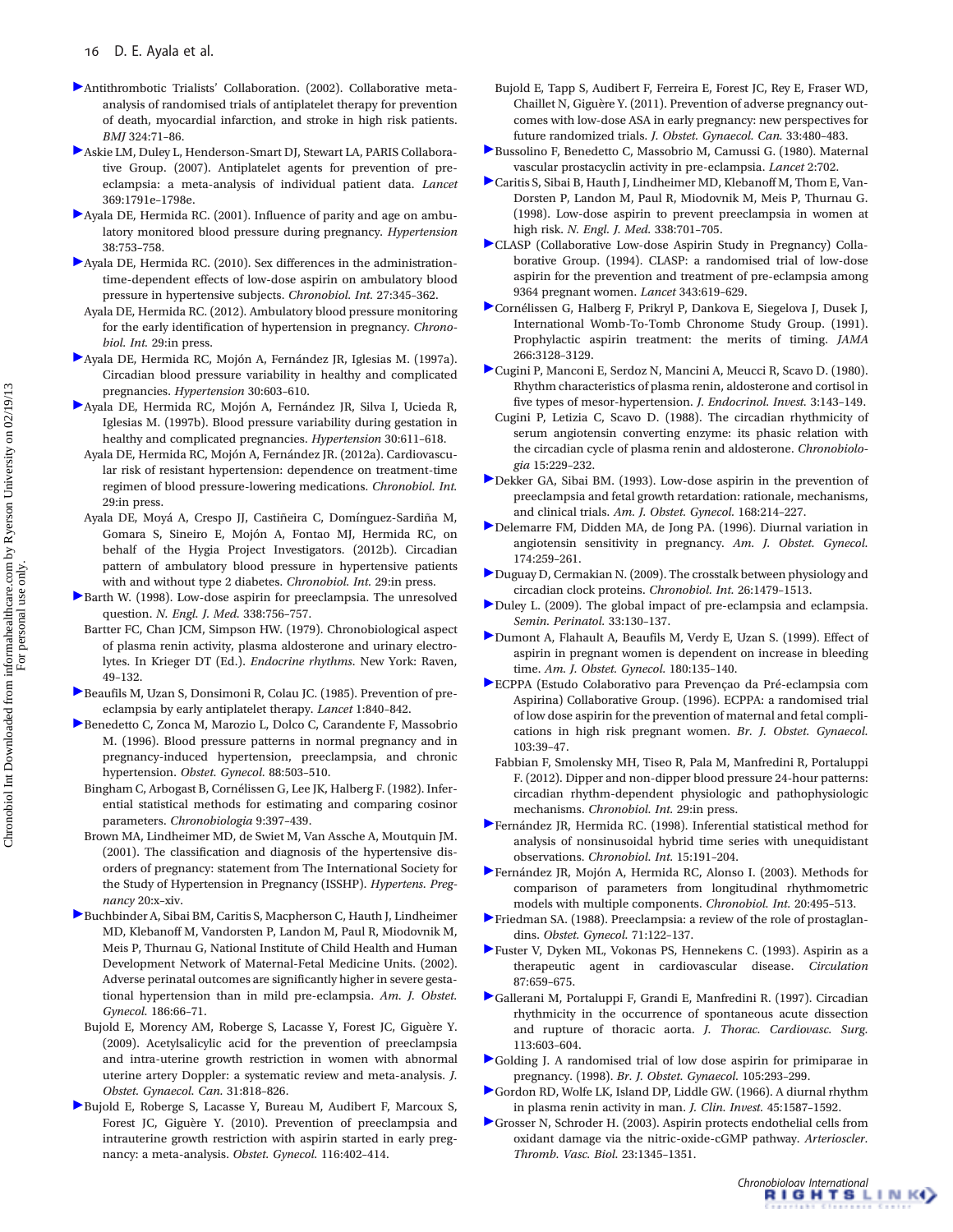- Haus E, Cusulos M, Sackett-Lundeen L, Swoyer J. (1990). Circadian variations in platelet functions and blood coagulation parameters. In Reinberg A, Smolensky M, Labrecque G (Eds.). Annual review of chronopharmacology, Vol. 7. Oxford, UK: Pergamon Press, pp. 153–156.
- Hayden M, Pignone M, Phillips C, Mulrow C. (2002). Aspirin for the primary prevention of cardiovascular events: a summary of the evidence for the U.S. Preventive Services Task Force. Ann. Intern. Med. 136:161–171.
- Hermida RC. (1999). Time-qualified reference values for 24 h ambulatory blood pressure monitoring. Blood Press. Monit. 4:137–147.
- Hermida RC, Ayala DE. (1997). Diagnosing gestational hypertension and preeclampsia with the 24-hour mean of blood pressure. Hypertension 30:1531–1537.
- Hermida RC, Ayala DE. (2001). Evaluation of the blood pressure load in the diagnosis of hypertension in pregnancy. Hypertension 38:723–729.
- Hermida RC, Ayala DE. (2002). Prognostic value of office and ambulatory blood pressure measurements in pregnancy. Hypertension 40:298–303.
- Hermida RC, Ayala DE. (2003). Sampling requirements for ambulatory blood pressure monitoring in the diagnosis of hypertension in pregnancy. Hypertension 42:619–624.
- Hermida RC, Ayala DE. (2004). Prognostic value of ambulatory blood pressure measurements for the diagnosis of hypertension in pregnancy. Expert Rev. Cardiovasc. Ther. 2:89–105.
- Hermida RC, Ayala DE. (2005a). Reference thresholds for 24-hour, diurnal, and nocturnal blood pressure mean values in pregnancy. Blood Press. Monit. 10:33–41.
- Hermida RC, Ayala DE. (2005b). Circadian blood pressure variability in normotensive pregnant women as a function of parity, maternal age, and stage of gestation. Chronobiol. Int. 22:321–341.
- Hermida RC, Ayala DE. (2009). Chronotherapy with the angiotensinconverting enzyme inhibitor ramipril in essential hypertension: improved blood pressure control with bedtime dosing. Hypertension 54:40–46.
- Hermida RC, Fernández JR. (1996). Computation of time-specified tolerance intervals for ambulatorily monitored blood pressure. Biomed. Instrum. Technol. 30:257–266.
- Hermida RC, Smolensky MH. (2004). Chronotherapy of hypertension. Curr. Opin. Nephrol. Hypertens. 13:501–505.
- Hermida RC, Mojón A, Fernández JR, Ayala DE. (1996). Computerbased medical system for the computation of blood pressure excess in the diagnosis of hypertension. Biomed. Instrum. Technol. 30:267–283.
- Hermida RC, Ayala DE, Iglesias M, Mojón A, Silva I, Ucieda R, Fernández JR. (1997a). Time-dependent effects of low-dose aspirin administration on blood pressure in pregnant women. Hypertension 30:589–595.
- Hermida RC, Fernández JR, Ayala DE, Mojón A, Iglesias M. (1997b). Influence of aspirin usage on blood pressure. Dose and administration time-dependencies. Chronobiol. Int. 14:619–637.
- Hermida RC, Mojón A, Fernández JR, Ayala DE. (1997c). The tolerance-hyperbaric test for hypertension diagnosis. Biomed. Instrum. Technol. 31:499–510.
- Hermida RC, Ayala DE, Mojón A, Fernández JR, Silva I, Ucieda R, Iglesias M. (1998). Blood pressure excess for the early identification of gestational hypertension and preeclampsia. Hypertension 31:83–89.
- Hermida RC, Ayala DE, Fernández JR, Mojón A, Alonso I, Silva I, Ucieda R, Codesido J, Iglesias M. (1999). Administration timedependent effects of aspirin in women at differing risk for preeclampsia. Hypertension 34:1016–1023.
- Hermida RC, Ayala DE, Mojón A, Fernández JR, Alonso I, Silva I, Ucieda R, Iglesias M. (2000a). Blood pressure patterns in normal pregnancy, gestational hypertension and preeclampsia. Hypertension 36:149–158.
- Hermida RC, Fernández JR, Mojón A, Ayala DE. (2000b). Reproducibility of the hyperbaric index as a measure of blood pressure excess. Hypertension 35:118–125.
- Hermida RC, Ayala DE, Iglesias M. (2001a). Predictable blood pressure variability in healthy and complicated pregnancies. Hypertension 38:736–741.
- Hermida RC, Ayala DE, Mojón A, Fernández JR. (2001b). Time-qualified reference values for ambulatory blood pressure monitoring in pregnancy. Hypertension 38:746–752.
- Hermida RC, Ayala DE, Fernández JR, Mojón A, Alonso I, Calvo C. (2002a). Modeling the circadian variability of ambulatorily monitored blood pressure by multiple-component analysis. Chronobiol. Int. 19:461–481.
- Hermida RC, Calvo C, Ayala DE, Fernández JR, Ruilope LM, López JE. (2002b). Evaluation of the extent and duration of the "ABPM effect" in hypertensive patients. J. Am. Coll. Cardiol. 40:710–717.
- Hermida RC, Calvo C, Ayala DE, Mojón A, López JE. (2002c). Relationship between physical activity and blood pressure in dipper and nondipper hypertensive patients. J. Hypertens. 20:1097–1104.
- Hermida RC, Mojón A, Fernández JR, Alonso I, Ayala DE. (2002d). The tolerance-hyperbaric test: a chronobiologic approach for improved diagnosis of hypertension. Chronobiol. Int. 19:1183–1211.
- Hermida RC, Ayala DE, Calvo C, López JE, Fernández JR, Mojón A, Domínguez MJ, Covelo M. (2003a). Administration-time dependent effects of aspirin on blood pressure in untreated hypertensive patients. Hypertension 41:1259–1267.
- Hermida RC, Ayala DE, Iglesias M. (2003b). Circadian rhythm of blood pressure challengues office values as the "gold standard" in the diagnosis of gestational hypertension. Chronobiol. Int. 20:135–156.
- Hermida RC, Ayala DE, Iglesias M. (2003c). Administration-time dependent influence of aspirin on blood pressure in pregnant women. Hypertension 41:651–656.
- Hermida RC, Ayala DE, Mojón A, Fernández JR, Alonso I, Aguilar MF, Ucieda R, Iglesias M. (2003d). Differences in circadian blood pressure variability during gestation between healthy and complicated pregnancies. Am. J. Hypertens. 16:200–208.
- Hermida RC, Calvo C, Ayala DE, Domínguez MJ, Covelo M, Fernández JR, Mojón A, López JE. (2003e). Administration-time-dependent effects of valsartan on ambulatory blood pressure in hypertensive subjects. Hypertension 42:283–290.
- Hermida RC, Ayala DE, Iglesias M. (2004a). Differences in circadian pattern of ambulatory pulse pressure between healthy and complicated pregnancies. Hypertension 44:316–321.
- Hermida RC, Ayala DE, Iglesias M. (2004b). Circadian blood pressure variability as a function of parity in normotensive pregnant women. J. Clin. Hypertens. 6:126–133.
- Hermida RC, Ayala DE, Fernández JR, Mojón A, Iglesias M. (2004c). Reproducibility of the tolerance-hyperbaric test for diagnosing hypertension in pregnancy. J. Hypertens. 22:565–572.
- Hermida RC, Calvo C, Ayala DE, Domínguez MJ, Covelo M, Fernández JR, Fontao MJ, López JE. (2004d). Administration-time-dependent effects of doxazosin GITS on ambulatory blood pressure of hypertensive subjects. Chronobiol. Int. 21:277–296.
- Hermida RC, Fernández JR, Ayala DE, Mojón A, Alonso I, Calvo C. (2004e). Circadian time-qualified tolerance intervals for ambulatory blood pressure monitoring in the diagnosis of hypertension. Chronobiol. Int. 21:149–170.
- Hermida RC, Ayala DE, Calvo C, López JE. (2005a). Aspirin administered at bedtime, but not on awakening, has an effect on ambulatory blood pressure in hypertensive patients. J. Am. Coll. Cardiol. 46:975–983.
- Hermida RC, Ayala DE, Calvo C, López JE, Mojón A, Rodríguez M, Fernández JR. (2005b). Differing administration time-dependent effects of aspirin on blood pressure in dipper and non-dipper hypertensives. Hypertension 46:1060–1068.
- Hermida RC, Ayala DE, Fernández JR, Calvo C. (2007a). Comparison of the efficacy of morning versus evening administration of telmisartan in essential hypertension. Hypertension 50:715–722.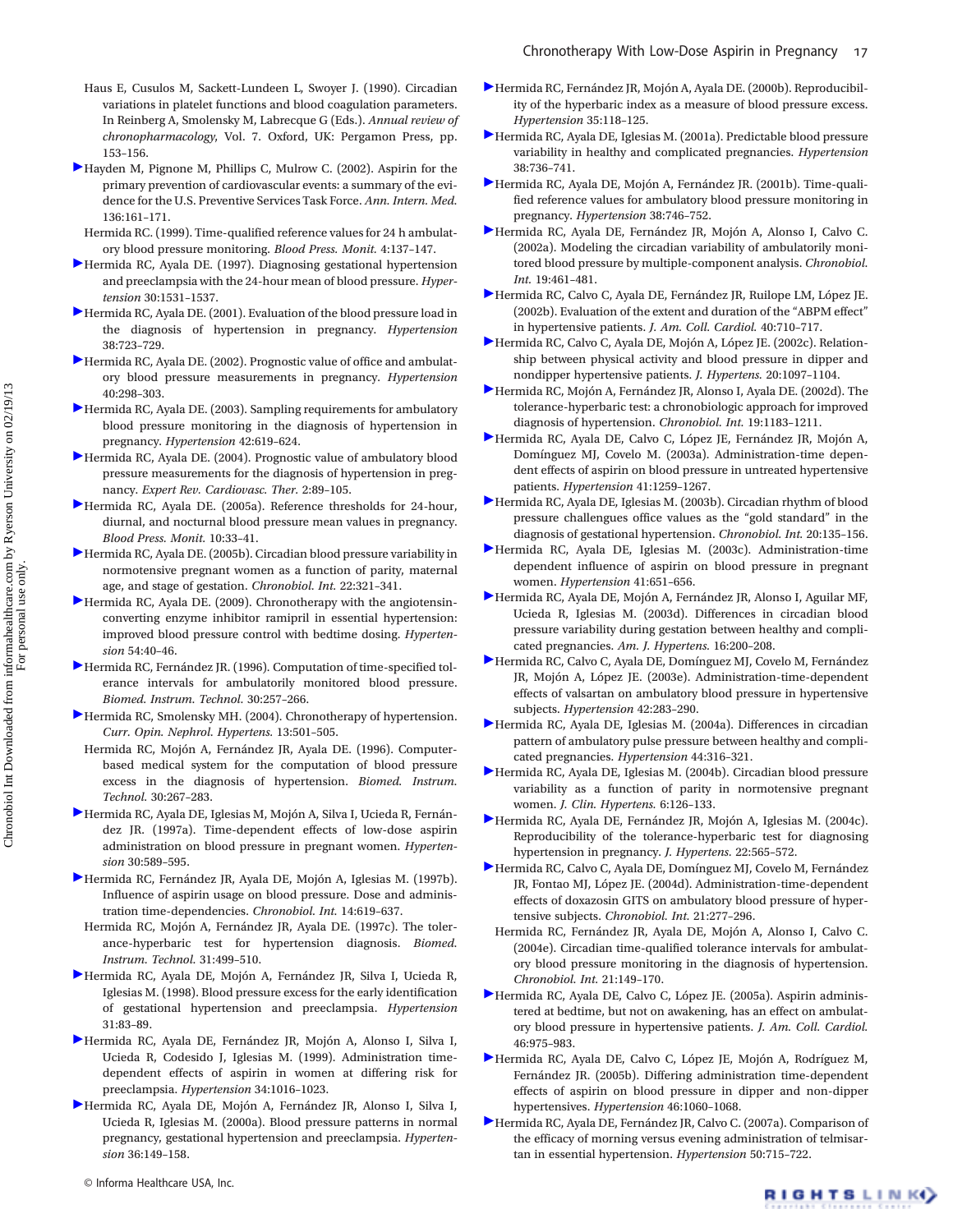- Hermida RC, Ayala DE. Fernandez JR, Mojón A, Calvo C. (2007b). Influence of measurement duration and frequency on ambulatory blood pressure monitoring. Rev. Esp. Cardiol. 60:131–138.
- Hermida RC, Ayala DE, Portaluppi F. (2007c). Circadian variation of blood pressure: the basis for the chronotherapy of hypertension. Adv. Drug Deliv. Rev. 59:904–922.
- Hermida RC, Ayala DE, Calvo C, Portaluppi F, Smolensky MH. (2007d). Chronotherapy of hypertension: administration-time dependent effects of treatment on the circadian pattern of blood pressure. Adv. Drug Deliv. Rev. 59:923–939.
- Hermida RC, Ayala DE, Chayán L, Mojón A, Fernández JR. (2009a). Administration-time-dependent effects of olmesartan on the ambulatory blood pressure of essential hypertension patients. Chronobiol. Int. 26:61–79.
- Hermida RC, Ayala DE, Mojón A, Fernández JR. (2009b). Ambulatory blood pressure control with bedtime aspirin administration in subjects with prehypertension. Am. J. Hypertens. 22:896–903.
- Hermida RC, Ayala DE, Fontao MJ, Mojón A, Alonso I, Fernández JR. (2010a). Administration-time-dependent effects of spirapril on ambulatory blood pressure in uncomplicated essential hypertension. Chronobiol. Int. 27:560–574.
- Hermida RC, Ayala DE, Fontao MJ, Mojón A, Fernández JR. (2010b). Chronotherapy with valsartan/amlodipine combination in essential hypertension: improved blood pressure control with bedtime dosing. Chronobiol. Int. 27:1287–1303.
- Hermida RC, Ayala DE, Mojón A, Fernández JR. (2010c). Influence of circadian time of hypertension treatment on cardiovascular risk: results of the MAPEC study. Chronobiol. Int. 27:1629–1651.
- Hermida RC, Ayala DE, Fernández JR, Portaluppi F, Fabbian F, Smolensky MH. (2011a). Circadian rhythms in blood pressure regulation and optimization of hypertension treatment with ACE inhibitor and ARB medications. Am. J. Hypertens. 24:383–391.
- Hermida RC, Ayala DE, Mojón A, Fernández JR. (2011b). Decreasing sleep-time blood pressure determined by ambulatory monitoring reduces cardiovascular risk. J. Am. Coll. Cardiol. 58:1165–1173.
- Hermida RC, Ayala DE, Mojón A, Fernández JR. (2011c). Influence of time of day of blood pressure-lowering treatment on cardiovascular risk in hypertensive patients with type 2 diabetes. Diabetes Care 34:1270–1276.
- Hermida RC, Ayala DE, Mojón A, Fernández JR. (2011d). Bedtime dosing of antihypertensive medications reduces cardiovascular risk in CKD. J. Am. Soc. Nephrol. 22:2313–2321.
- Hermida RC, Ayala DE, Mojón A, Fontao MJ, Fernández JR. (2011e). Chronotherapy with valsartan/hydrochlorothiazide combination in essential hypertension: improved sleep-time blood pressure control with bedtime dosing. Chronobiol. Int. 28:601–610.
	- Hermida RC, Ayala DE, Fernández JR, Mojón A. (2012a). Sleep-time blood pressure: prognostic value and relevance as a therapeutic target for cardiovascular risk reduction. Chronobiol. Int. 29:in press.
	- Hermida RC, Ayala DE, Fernández JR, Mojón A, Smolensky MH, Fabbian F, Portaluppi F. (2012b). Administration-time differences in effects of hypertension medications on ambulatory blood pressure regulation. Chronobiol. Int. 29:in press.
	- Hermida RC, Ayala DE, Fontao MJ, Mojón A, Fernández JR. (2012c). Ambulatory blood pressure monitoring: importance of sampling rate and duration—48 versus 24 hours—on the accurate assessment of cardiovascular risk. Chronobiol. Int. 29:in press.
- Hermida RC, Ayala DE, Mojón A, Fernández JR. (2012d). Sleep-time blood pressure and the prognostic value of isolated-office and masked hypertension. Am. J. Hypertens. 25:297–305.
- Hermida RC, Ayala DE, Mojón A, Fernández JR. (2012e). Sleep-time blood pressure as a therapeutic target for cardiovascular risk reduction in type 2 diabetes. Am. J. Hypertens. 25:325–334.
- Hermida RC, Ayala DE, Mojón A, Fernández JR. (2012f). Blunted sleeptime relative blood pressure decline increases cardiovascular risk independent of blood pressure level—the "normotensive nondipper" paradox. Chronobiol Int. 29:in press.
- Hermida RC, Ayala DE, Mojón A, Fernández JR. (2012g). Sleep-time blood pressure and the prognostic value of isolated-office and masked hypertension. Am. J. Hypertens. 25:297–305.
- Hermida RC, Ayala DE, Mojón A, Fernández JR. (2012h). Cardiovascular risk of essential hypertension: influence of class, number, and treatment-time regimen of hypertension medications. Chronobiol. Int. 29:in press.
- Hernández-Díaz S, Toh S, Cnattingius S. (2009). Risk of pre-eclampsia in first and subsequent pregnancies: prospective cohort study. BMJ 338:b2255.
- Higashi Y, Nakagawa K, Kimura M, Noma K, Hara K, Sasaki S, Goto C, Oshima T, Chayama K, Yoshizumi M. (2002). Circadian variation of blood pressure and endothelial function in patients with essential hypertension: a comparison of dippers and non-dippers. J. Am. Coll. Cardiol. 40:2039–2043.
- Imperiale TF, Petrulis A. (1991). A meta-analysis of low-dose aspirin for the prevention of pregnancy-induced hypertensive disease. JAMA 266:261–265.
- Italian Study of Aspirin in Pregnancy. (1993). Low-dose aspirin in prevention and treatment of intrauterine growth retardation and pregnancy-induced hypertension. Lancet 341:396–400.
- Janes SL, Kyle PM, Redman C, Goodall AH. (1995). Flow cytometric detection of activated platelets in pregnant women prior to the development of pre-eclampsia. Thromb. Haemost. 74:1059–1063.
- Johnson AG, Nguyen TV, Day RO. (1994). Do nonsteroidal anti-inflammatory drugs affect blood pressure? A meta-analysis. Ann. Intern. Med. 121:289–300.
- Kanabrocki EL, George M, Hermida RC, Messmore HL, Ryan MD, Ayala DE, Hoppensteadt DA, Fareed J, Bremmer FW, Third JLHC, Shirazi P, Nemchausky BA. (2001). Day-night variations in blood levels of nitric oxide, T-TFPI and E-selectin. Clin. Appl. Thromb. Hemostasis 7:339–345.
- Kanzik I, Cakici I, Ersoy S, Ark M, Abacioglu N, Zengil H. (1992). Effects of cyclooxygenase and lipoxygenase inhibitors on digoxin-induced arrhythmias and haemodynamics in guinea-pigs. Pharmacol. Res. 26:305–316.
- Katz F, Romfh P, Smith JA. (1975). Diurnal variation of plasma aldosterone, cortisol and renin activity in supine man. J. Clin. Endocrinol. Metab. 40:125–134.
- Khan KS, Wojdyla D, Say L, Gulmezoglu Am, Van Look PF. (2006). WHO analysis of causes of maternal death: a systematic review. Lancet 367:1066–1074.
- Klemmensen AK, Olsen SF, Osterdal ML, Tabor A. (2007). Validity of pre-eclampsia-related diagnoses recorded in a national hospital registry and in a postpartum interview of the women. Am. J. Epidemiol. 166:117–124.
- Labrecque G, Reinberg A. (1989). Chronopharmacology of nonsteroid anti-inflammatory drugs. In Lemmer B (Ed.). Chronopharmacology: cellular and biochemical interactions. New York: Marcel Dekker, 545–579.
- Lawler J, Osman M, Shelton JA, Yeh J. (2007). Population-based analysis of hypertensive disorders in pregnancy. Hypertens. Pregnancy 26:67–76.
- Leitich H, Egarter C, Husslein P, Kaider A, Schemper M. (1997). A meta-analysis of low dose aspirin for the prevention of intrauterine growth retardation. Br. J. Obstet. Gynecol. 104:450–459.
- Manfredini R, Gallerani M, Portaluppi F, Fersini C. (1996). Relationships of the circadian rhythms of thrombotic, ischemic, hemorrhagic, and arrhythmic events to blood pressure rhythms. Ann. N. Y. Acad. Sci. 783:141–158.
- Manson JE, Stampfer MJ, Colditz GA, Willet WC, Rosner B, Speizer FE, Hennekens CH. (1991). A prospective study of aspirin use and primary prevention of cardiovascular disease in women. JAMA 266:521–527.
- Marín R, Gorostidi M, Portal CG, Sánchez M, Sánchez E, Alvarez J. (2000). Long-term prognosis of hypertension in pregnancy. Hypertens. Pregnancy 19:199–209.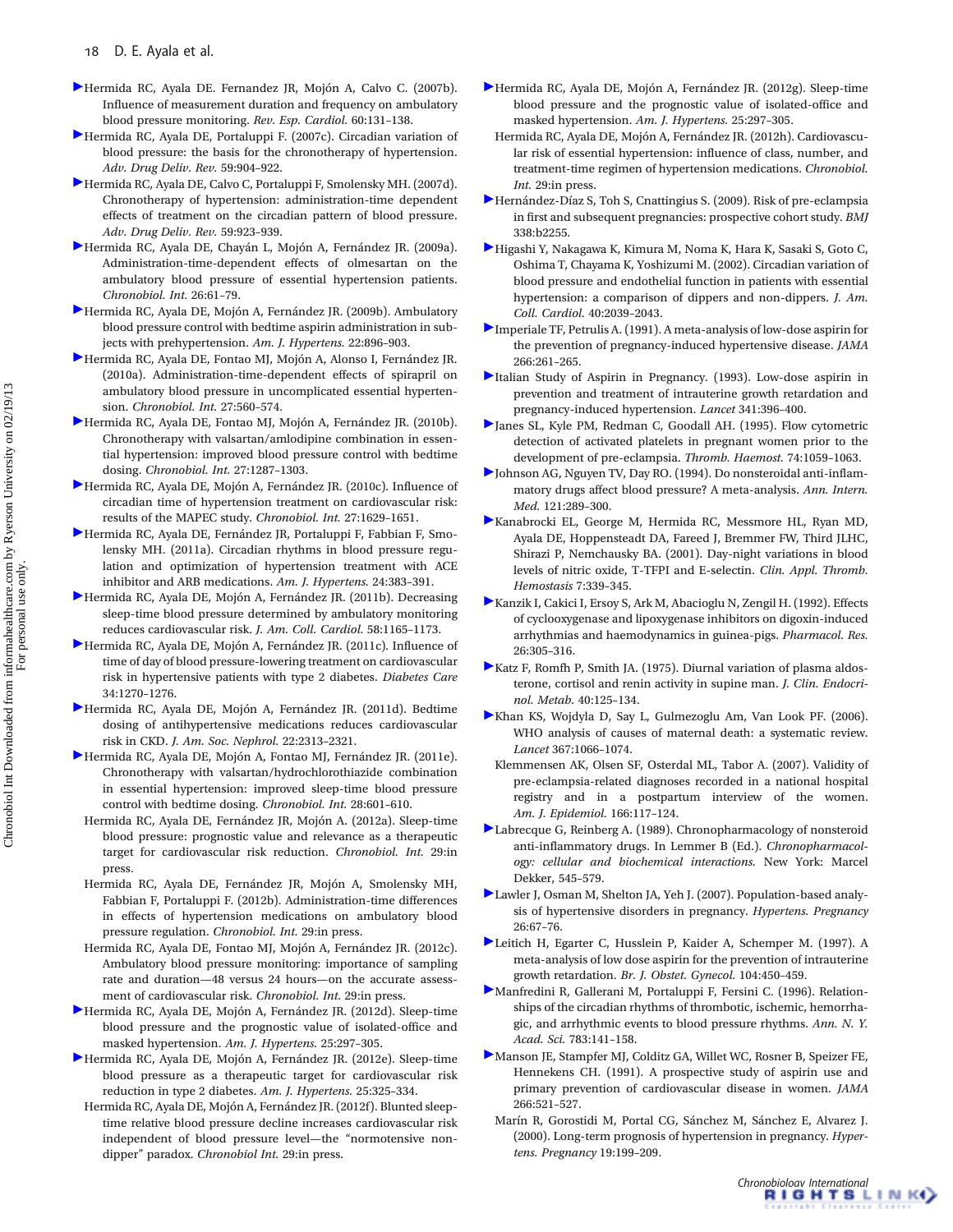- Markiewicz A, Semenowicz K. (1979). Time dependent changes in the pharmacokinetics of aspirin. Int. J. Clin. Pharmacol. Biopharm. 17:409–411.
	- Masotti G, Galanti G, Poggesi L, Abbate R, Neri Serneri GG. (1979). Differential inhibition of prostacyclin production and platelet aggregation by aspirin. Lancet 2:1213–1217.
- Miyamoto S, Shimokawa H, Sumioki H, Touno A, Nakano H. (1998). Circadian rhythm of plasma atrial natriuretic peptide, aldosterone, and blood pressure during the third trimester in normal and preeclamptic pregnancy. Am. J. Obstet. Gynecol. 158:393–399.
- Moore JG, Goo RH. (1987). Day and night aspirin-induced gastric mucosal damage and protection by ranitidine in man. Chronobiol. Int. 4:111–116.
- Page NM. (2002). The endocrinology of preeclampsia. Clin. Endocrinol. 57:413–423.
- Panza JA, Epstein SE, Quyyumi AA. (1991). Circadian variation in vascular tone and its relation to alpha-sympathetic vasoconstrictor activity. N. Engl. J. Med. 325:986–990.
- Patrono C, Ciabattoni G, Patrignani P, Pugliese F, Filabozzi P, Catella F, Dave G, Forni L. (1985). Clinical pharmacology of platelet cyclooxygenase inhibition. Circulation 72:1177–1184.
- Pinotti M, Bertolucci C, Portaluppi F, Colognesi I, Frigato E, Foa A, Bernardi F. (2005). Daily and circadian rhythms of tissue factor pathway inhibitor and factor VII activity. Arterioscler. Thromb. Vasc. Biol. 25:646–649.
- Pope JE, Anderson JJ, Felson DT. (1993). A meta-analysis of the effects of nonsteroidal anti-inflammatory drugs on blood pressure. Arch. Intern. Med. 153:477–484.
- Portaluppi F, Smolensky MH. (2007). Circadian rhythm and environmental determinants of blood pressure regulation in normal and hypertensive conditions. In White WB (Ed.). Blood pressure monitoring in cardiovascular medicine and therapeutics. Totowa, NJ: Humana Press, 135–158.
- Portaluppi F, Smolensky MH. (2010). Perspectives on the chronotherapy of hypertension based on the results of the MAPEC study. Chronobiol. Int. 27:1652–1667.
- Portaluppi F, Montanari L, Ferlini M, Gilli P. (1990). Altered circadian rhythms of blood pressure and heart rate in non-hemodialysis chronic renal failure. Chronobiol. Int. 7:321–327.
- Portaluppi F, Trasforini G, Margutti A, Vergnani L, Ambrosio MR, Rossi R, Bagni B, Pansini R, degli Uberti EC. (1992). Circadian rhythm of calcitonin gene-related peptide in uncomplicated essential hypertension. J. Hypertens. 10:1227–1234.
- Portaluppi F, Cortelli P, Avoni P, Vergnani L, Contin E, Maltoni P, Pavani A, Sforza E, degli Uberti EC, Gambetti P, Lugaresi E. (1994). Diurnal blood pressure variation and hormonal correlates in fatal familial insomnia. Hypertension 23:569–576.
- Portaluppi F, Vergnani L, Manfredini R, Fersini C. (1996). Endocrine mechanisms of blood pressure rhythms. Ann. N. Y. Acad. Sci. 783:113–131.
- Portaluppi F, Boari B, Manfredini R. (2004). Oxidative stress in essential hypertension. Curr. Pharm. Des. 10:1695–1698.
- Portaluppi F, Smolensky MH, Touitou Y. (2010). Ethics and methods for biological rhythm research on animals and human beings. Chronobiol. Int. 27:1911–1929.
- Portaluppi F, Tiseo R, Smolensky MH, Hermida RC, Ayala DE, Fabbian F. (2012). Circadian rhythms and cardiovascular health. Sleep Med. Rev. 16:151–166.
- Redman CW, Bonnar J, Beilin L. (1978). Early platelet consumption in pre-eclampsia. BMJ 1:467–469.
- Redman CW, Sargent IL. (2003). Pre-eclampsia, the placenta and the maternal systemic inflammatory response—a review. Placenta 24: s21–s27.
- Redman CW, Sargent IL. (2005). Latest advances in understanding preeclampsia. Science 308:1592–1594.
- Roberge S, Giguère Y, Villa P, Nicolaides K, Vainio M, Forest JC, von Dadelzen P, Vaiman D, Tapp S, Bujold E. (2012a). Early administration of low-dose aspirin for the prevention of severe and mild

preeclampsia: a systematic review and meta-analysis. Am. J. Perinatol. 29:551–556.

- Roberge S, Villa P, Nicolaides K, Giguère Y, Vainio M, Bakthi A, Ebrashy A, Bujold E. (2012b). Early administration of low-dose aspirin for the prevention of preterm and term preeclampsia: a systematic review and meta-analysis. Fetal Diagn. Ther. 31:141–146.
- Roberts CL, Algert CS, Morris JM, Ford JB, Henderson-Smart DJ. (2005). Hypertensive disorders in pregnancy: a population-based study. Med. J. Aust. 182:332–335.
- Roberts CL, Bell JC, Ford JB, Hadfield RM, Algert CS, Morris JM. (2008). The accuracy of reporting of the hypertensive disorders of pregnancy in population health data. Hypertens. Pregnancy 27:285–297.
- Roberts CL, Ford JB, Algert CS, Antonsen S, Chalmers J, Cnattingius S, Gokhale M, Kotelchuck M, Melve KK, Langridge A, Morris C, Morris JM, Nassar N, Norman JE, Norrie J, Sorensen HT, Walker R, Weir CJ. (2011). Population-based trends in pregnancy hypertension and pre-eclampsia: an international comparative study. BMJ Open 1:e000101. doi: 10.11367bmjopen-2011-00101.
- Rotchell YE, Cruickshank JK, Phillips Gay M, Griffiths J, Stewart A, Farrell B, Ayers S, Hennis A, Grant A, Duley L, Collins R. (1998). Barbados Low Dose Aspirin Study in Pregnancy (BLASP): a randomised trial for the prevention of pre-eclampsia and its complications. Br. J. Obstet. Gynaecol. 105:286–292.
- Ros HS, Cnattingius S, Lipworth L. (1998). Comparison of risk factors for pre-eclampsia and gestational hypertension in a populationbased cohort study. Am. J. Epidemiol. 147:1062–1070.
- Ruano R, Fontes RS, Zugaib M. (2005). Prevention of preeclampsia with low-dose aspirin—a systematic review and meta-analysis of the main randomized controlled trials. Clinics (Sao Paulo) 60:407–414.
- Shennan AH, Kissane J, De Swiet M. (1993). Validation of the Space-Labs 90207 ambulatory blood pressure monitor for use in pregnancy. Br. J. Obstet. Gynaecol. 100:904–908.
- Sibai BM, Caritis SN, Thom E, Klebanoff M, McNellis D, Rocco L, Paul RH, Romero R, Witter F, Rosen M, Depp R, and the National Institute of Child Health and Human Development Network of Maternal-Fetal Medicine Units. (1993). Prevention of preeclampsia with low-dose aspirin in healthy, nulliparous pregnant women. N. Engl. J. Med. 329:1213–1218.
- Sibai BM, Caritis S, Hauth J. (2003). What we have learned about preeclampsia. Semin. Perinatol. 27:239–246.
- Smolensky MH, Haus E. (2001). Circadian rhythms in clinical medicine with applications to hypertension. Am. J. Hypertens. 14(9 Pt 2):280S–290S.
- Smolensky MH, Portaluppi F. (1999). Chronopharmacology and chronotherapy of cardiovascular medications: relevance to prevention and treatment of coronary heart disease. Am. Heart J. 137(4 Pt 2):S14–S24.
- Smolensky MH, Hermida RC, Castriotta RJ, Portaluppi F. (2007). Role of sleep-wake cycle on blood pressure circadian rhythms and hypertension. Sleep Med. 8:668–680.
- Smolensky MH, Hermida RC, Ayala DE, Tiseo R, Portaluppi F. (2010). Administration-time-dependent effect of blood pressure-lowering medications: basis for the chronotherapy of hypertension. Blood Press. Monit. 15:173–180.
- Smolensky MH, Siegel RA, Haus E, Hermida R, Portaluppi F. (2012). Biological rhythms, drug delivery, and chronotherapeutics. In Siepmann J, Siegel RA, Rathbone MJ (Eds.). Fundamentals and applications of controlled release drug delivery. Heidelberg, Germany: Springer-Verlag, 359–443.
- Snoep JD, Hovens MMC, Pasha SM, Frölich M, Pijl H, Tamsma JT, Huisman MV. (2009). Time-dependent effects of low-dose aspirin on plasma renin activity, aldosterone, cortisol, and catecholamines. Hypertension 54:1136–1142.
- Sothern RB, Vesely DL, Kanabrocki EL, Hermida RC, Bremner FW, Third JLHC, Boles MA, Nemchausky BM, Olwin JH, Scheving LE. (1995). Temporal (circadian) and functional relationship between atrial natriuretic peptides and blood pressure. Chronobiol. Int. 12:106–120.